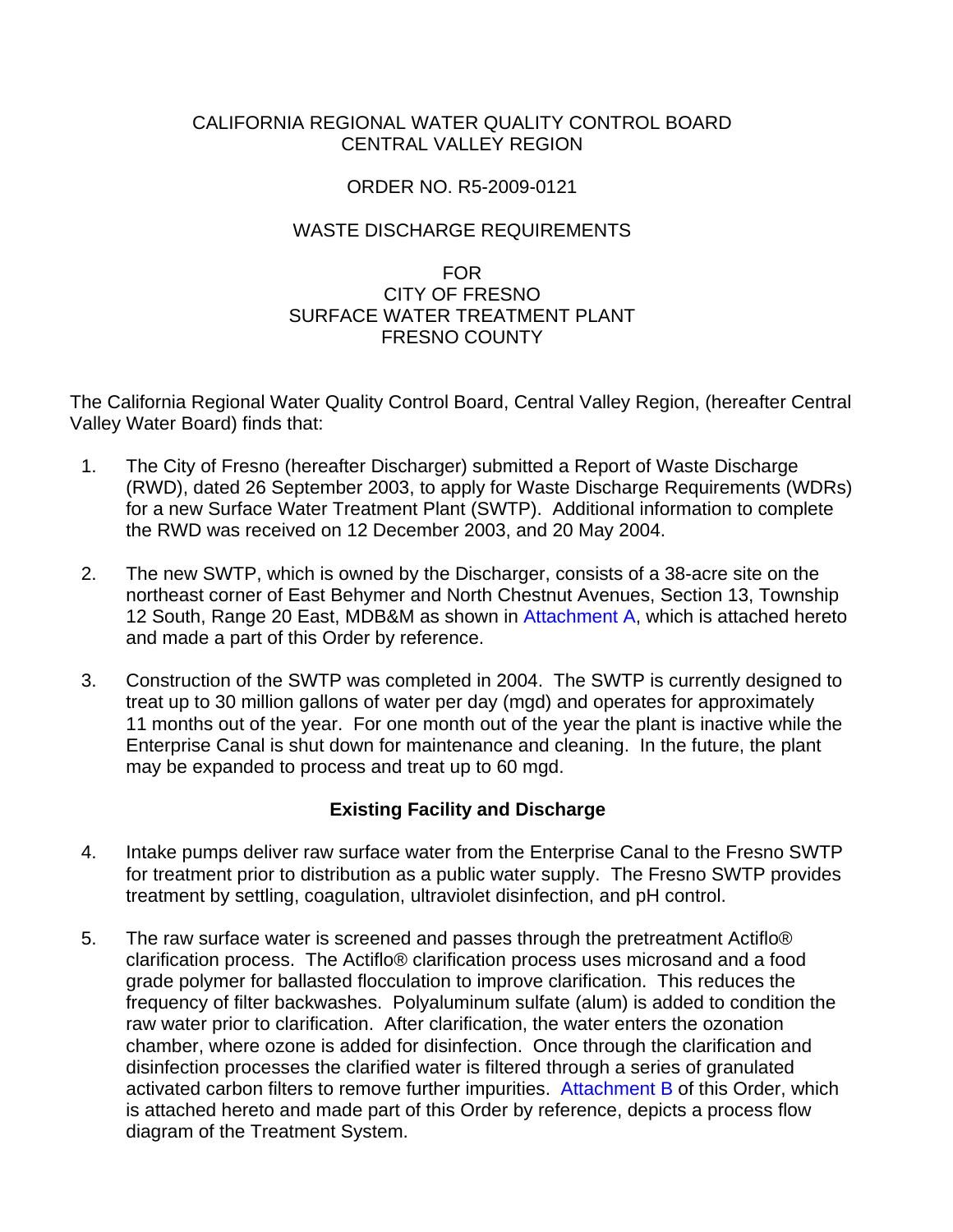6. The SWTP treats raw surface water from the Kings and San Joaquin Rivers delivered by the Fresno Irrigation District via the Enterprise Canal. The following table summarizes representative samples of the raw and treated water:

|                               |              |                  | <b>Results</b>   |                      |
|-------------------------------|--------------|------------------|------------------|----------------------|
| Constituent/Parameter         | <u>Units</u> | <b>MCLs</b>      | <b>Raw Water</b> | <b>Treated Water</b> |
| pH                            | pH Units     | 6.5 to 8.5       | 7.4              | 9.0                  |
| EC                            | umhos/cm     | 900 <sup>1</sup> | 24               | 100                  |
| <b>Total Dissolved Solids</b> | mg/L         | $500^1$          | 17               |                      |
| Nitrate (as $NO3$ )           | mg/L         | 45               | < 1              | < 2                  |
| Chloride                      | mg/L         | $250^1$          | 1.1              | $\overline{2}$       |
| Alkalinity (as CaCO3)         | mg/L         |                  | 13               | 35                   |
| Aluminum                      | mg/L         | $0.2^{1}$        | 0.064            | < 0.05               |
| Arsenic                       | $\mu$ g/L    | 10               | < 2              | < 2                  |
| Copper                        | $\mu$ g/L    | $1000^1$         | < 50             | < 50                 |
| Iron                          | mg/L         | 0.3 <sup>1</sup> | 0.083            | < 0.1                |
| Lead                          | $\mu$ g/L    |                  | < 5              | < 5                  |
| Magnesium                     | mg/L         |                  | 0.46             | 1.2                  |
| Manganese                     | mg/L         | 0.05             | < 0.02           | < 0.02               |
| <b>Mercury</b>                | $\mu$ g/L    | 2                | < 0.4            | < 2                  |
| Selenium                      | $\mu$ g/L    | 50               | < 2              | < 5                  |
| Sodium                        | mg/L         |                  | 1.6              | 14                   |
| Zinc                          | mg/L         | $5^1$            | 0.14             | < 0.05               |
| <b>Total Organic Carbon</b>   | mg/L         |                  | 1.4              | 1.2                  |
| <b>Turbidity</b>              | <b>NTU</b>   | $5^1$            | 1.8              | < 0.1                |
| Cyanide                       | $\mu$ g/L    | 150              | < 100            | < 100                |
| <b>Bromate</b>                | $\mu$ g/L    | 10               | < 5              | < 5                  |
| <b>Total Trihalomethanes</b>  | µg/L         | 80               |                  | $0.8 - 6.4$          |

1. Secondary MCLs set for taste, odor, or appearances.

- 7. The analytical results indicate that both the raw and treated water are of high quality, and that the treatment process increases the EC of the water by about 75 µmhos/cm. The increase in the EC is likely attributed to the addition of cationic polymers and alum as flocculents in the treatment process.
- 8. The SWTP has four unlined settling/evaporation ponds for treating solids discharge from the Actiflo® clarification process and spent water from filter backwashes. The Actiflo® process produces a continuous solids stream flow depending on the plant flow rate. At the SWTP's nominal flow of 20 mgd, the solids flow from the Actiflo® process would be approximately 350 gallons per minute (approximately 0.5 mgd).
- 9. The filters are backwashed once every 12 to 72 hours depending on the quality of the water entering the filters. The filters are backwashed using treated water from the onsite reservoir. The treated water is pumped up through the bottom of the carbon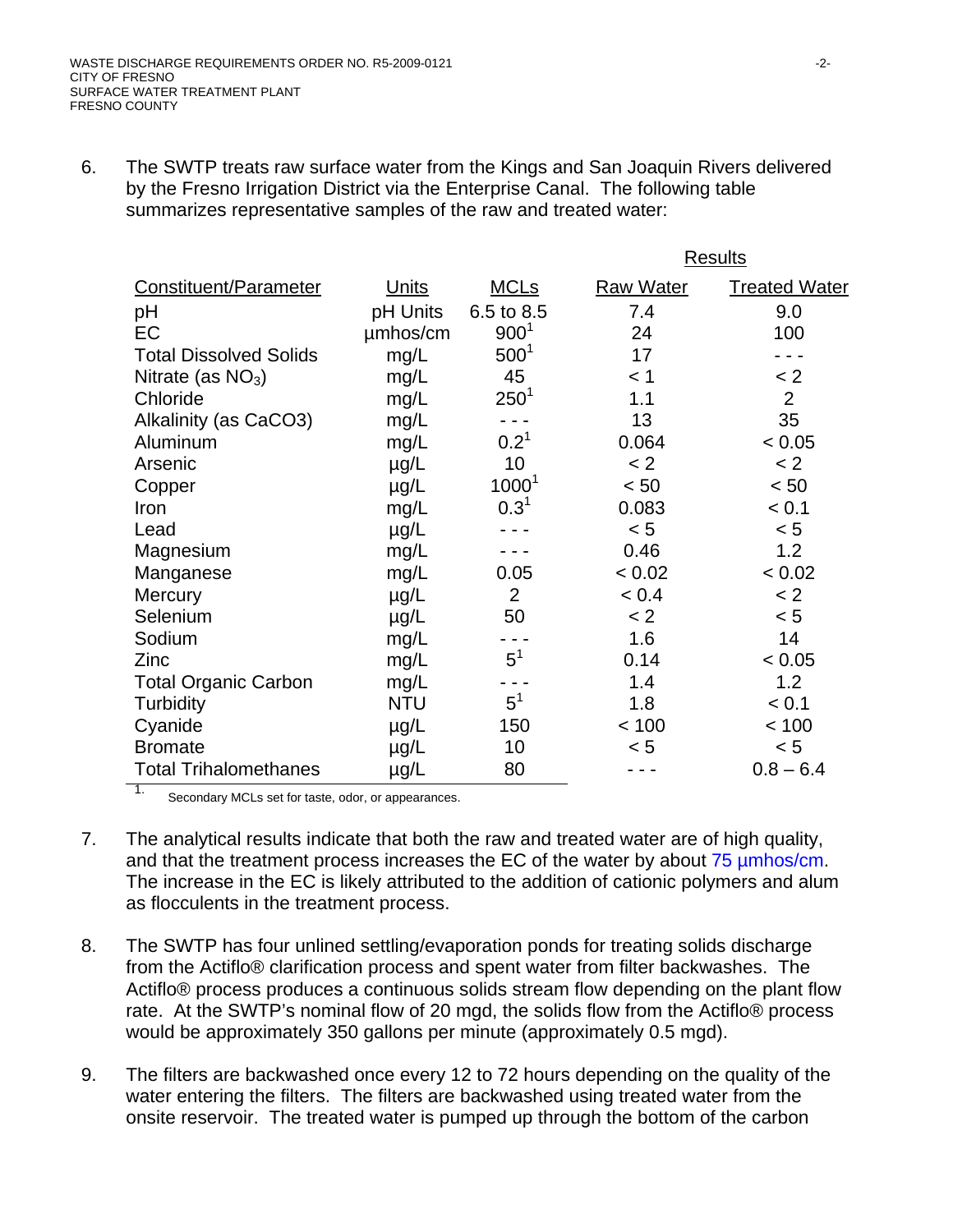filters to dislodge material collected on the granular filter media. An air scouring system is also used during the filter backwash to provide additional agitation. Spent wash water is collected in a concrete lined equalization basin. From there, the wash water is pumped to the active settling/evaporation pond.

- 10. The treated water contains a small chlorine residual (approximately 1 part per million). However, it is expected that the residual will quickly dissipate once in contact with the activated carbon filters and solids removed from the filter media. In addition, contact with the activated carbon filters will tend to adsorb disinfection byproducts (e.g., trihalomethanes). Thus, the potential threat to groundwater from disinfection byproducts is low.
- 11. The settling/evaporation ponds are operated one at a time and rotated through operation cycles. Once the capacity of a pond is exhausted, the discharge is stopped and the collected solids are allowed to settle and dry out. Water in the pond is decanted and returned to the headworks of the treatment system.
- 12. The RWD anticipated that the solids in the ponds would settle out and create an impervious layer to prevent dissolved metals and other waste constituents in the discharge from leaching out into groundwater. The Discharger proposed to leave four to six inches of the settled solids on the bottom of the ponds in order to retain this impervious layer. In addition the Discharger installed lysimeters beneath two of the settling ponds to detect any undesirable leachate, and established a trigger condition to require lining the ponds.
- 13. The conditions that would require lining the ponds have not occurred, and the lysimeters have remained dry following the first two monitoring events. However, the functionality of the lysimeters is questionable. The Discharger has elected to line the settling/ evaporation ponds. The plans call for lining two of the settling/evaporation ponds with a 60 mil HDPE liner covered with a geotextile fabric, and a minimum of two feet of sand to protect the liner when the sludge is being removed. The final plans for the project have been submitted and installation of the liners is expected to occur by December 2010. Thereafter, as resources allow, the remaining two ponds will also be lined to preclude any potential groundwater degradation in whatever capacity the ponds will be utilized (i.e., wastewater storage or supplemental raw water storage during times of emergency plant shutdown).
- 14. Domestic wastewater is discharged separately to the City of Fresno's Wastewater Treatment Facility.

# **Site-Specific Conditions**

15. The Fresno SWTP is in an arid climate characterized by hot dry summers and mild winters. The rainy season generally extends from November through March. Occasional rains occur during the spring and fall months, but summer months are dry. Average annual precipitation and evaporation in the area are about 10.6 inches and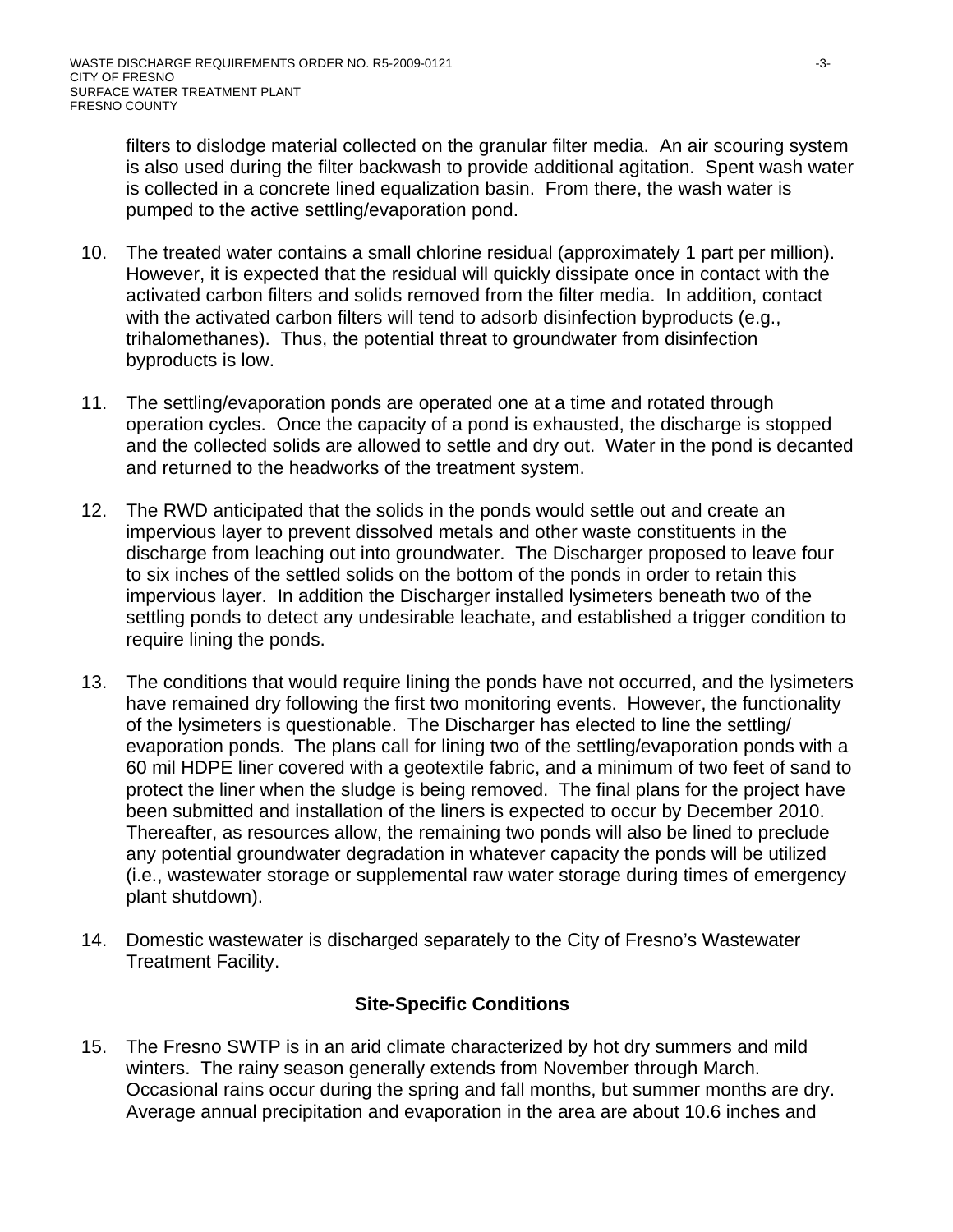60 inches, respectively, according to information published by the California Department of Water Resources.

- 16. According to the USDA Natural Resources Conservation Service *Soil Survey of Eastern Fresno Area, 1971*, soils in the project area consist of Ramona and San Joaquin sandy loam. Permeability of the subsoil is moderately slow, with infiltration rates ranging from about 0.2 to 0.8 inches per hour.
- 17. Surface water drainage in the area is by sheet flow. Runoff in the region is to the southsouthwest. The nearest surface water is the Enterprise Canal, which runs along the eastern boundary of the site. As a mitigation measure the site was graded to divert storm water runoff into an onsite storm water basin and shallow interceptor ditches were constructed around the settling/evaporation ponds to keep storm water runoff out of them. The Discharger is not required to obtain coverage under a National Pollutant Discharge Elimination System general industrial storm water permit since all storm water runoff is retained onsite and does not discharge into a water of the United States.
- 18. According to Federal Emergency Management Agency (FEMA) maps, the site lies outside of the 100-year flood zone.
- 19. Land use in the vicinity is primarily urban residential with agricultural farmland in close proximity.

# **Groundwater Considerations**

- 20. Regional groundwater in the area is encountered at about 130 feet below ground surface (bgs) and flows to the west according to information in *Lines of Equal Elevation of Water in Wells in Unconfined Aquifer*, published by Department of Water Resources in Spring 2006.
- 21. There are no monitoring wells in place at the site. The RWD provides groundwater quality data for two municipal supply wells within one mile of the site. Both wells are constructed to about 400 feet bgs and screened from 150 to 210 feet, respectively. Background water quality for the two supply wells is fair with an EC of 200 to 360  $\mu$ mhos/cm, TDS from 220 to 300 mg/L, nitrate (as NO<sub>3</sub>) from 20 to 50 mg/L, and aluminum and iron below detection limits. Nitrate in groundwater exceeds the Maximum Contaminant Level (MCL) for drinking water of 45 mg/L, likely the result of agricultural activities in and around the area. Since the raw water is low in nitrates (e.g. < 1 mg/L), and nitrogen is not added as part of the treatment process the discharge will not contribute to the presence of nitrates in groundwater.

# **Basin Plan, Beneficial Uses and Regulatory Considerations**

22. The *Water Quality Control Plan for the Tulare Lake Basin, Second Edition, revised January 2004* (hereafter Basin Plan) designates beneficial uses, establishes narrative and numerical water quality objectives, contains implementation plans and policies for protecting all waters of the Basin, and incorporates, by reference, plans and policies of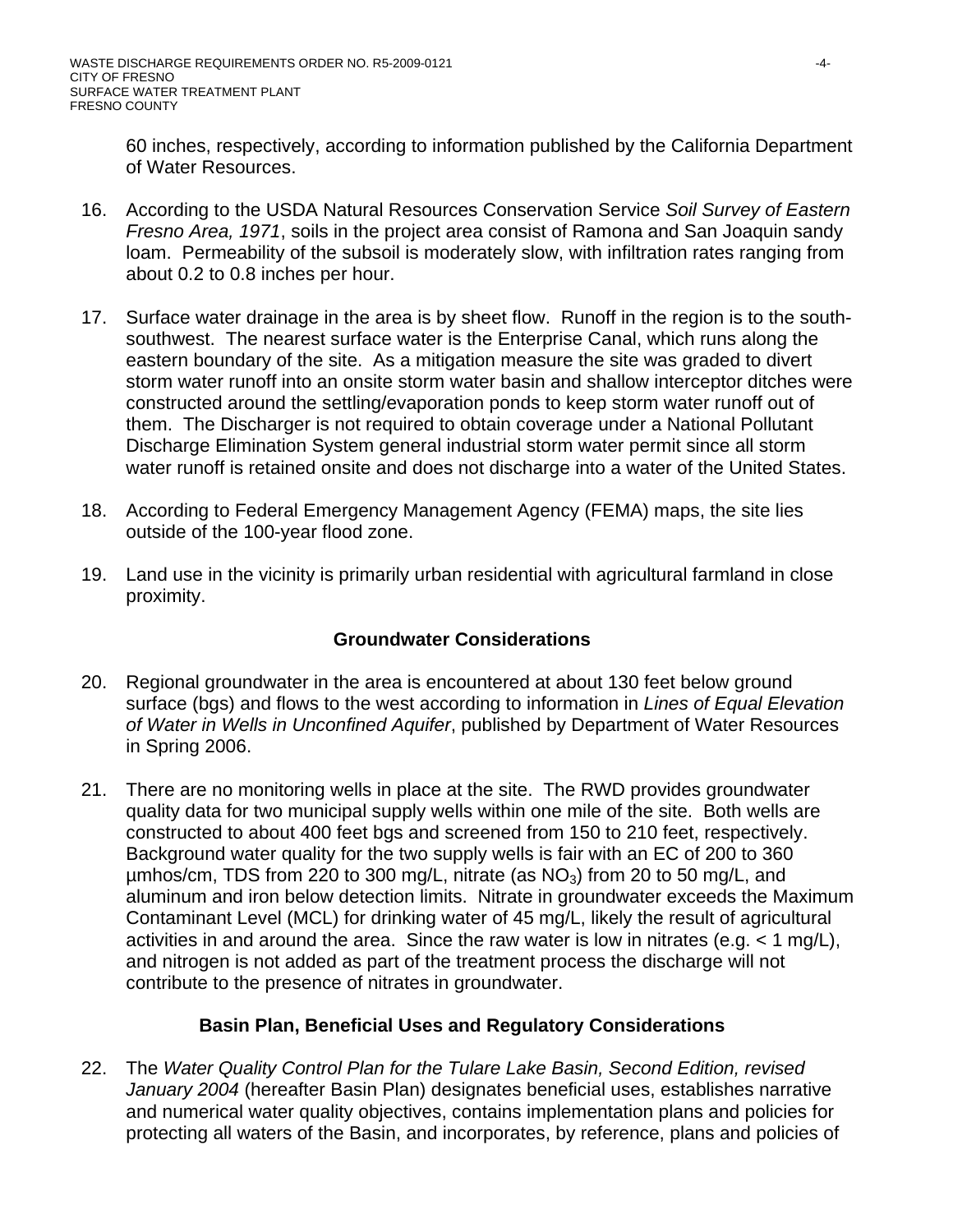the State Water Resources Control Board (State Water Board). Pursuant to section 13263(a) of the California Water Code (CWC), these requirements implement the Basin Plan.

- 23. The Fresno SWTP is in Detailed Analysis Unit 233 within the Kings Basin hydrologic unit. The Basin Plan designates the beneficial uses of underlying groundwater as municipal and domestic supply, agricultural supply, industrial service and process supply, and contact and non-contact recreation.
- 24. Surface waters in proximity to the site include the Enterprise Canal, Dry Creek, and the Teague Ditch, which are considered valley floor waters. The Basin Plan designates the beneficial uses of valley floor waters as: agricultural supply, industrial service and process supply, water contact and non-contact recreation, warm freshwater habitat, wildlife habitat, rare threatened and endangered species, and groundwater recharge.
- 25. The Basin Plan includes a water quality objective for chemical constituents that, at a minimum, requires waters designated as domestic or municipal supply to meet the MCLs specified in Title 22, California Code of Regulations. The Basin Plan recognizes that the Central Valley Water Board may apply limits more stringent than MCLs to ensure that waters do not contain chemical constituents in concentrations that adversely affect beneficial uses.
- 26. The Basin Plan establishes narrative water quality objectives for Chemical Constituents, Tastes and Odors, and Toxicity. The Toxicity objective, in summary, requires that groundwater be maintained free of toxic substances in concentrations that produce detrimental physiological responses in human, plant, animal, or aquatic life associated with designated beneficial uses. Quantifying a narrative water quality objective requires a site-specific evaluation of those constituents that have the potential to impact water quality and beneficial uses.
- 27. The Basin Plan identifies the greatest long-term problem facing the entire Tulare Lake Basin as the increase in salinity in groundwater, which has been accelerated by man's activity. The Basin Plan recognizes that degradation is unavoidable until a valley wide drain is constructed to carry salts out of the basin. Until the drain is available, the Basin Plan establishes several salt management requirements, including:
	- a. The incremental increase in salts from use and treatment must be controlled to the extent possible. The maximum EC shall not exceed the EC of the source water plus 500 µmhos/cm. When the source water is from more than one source, the EC shall be a weighted average of all sources.
	- b. Discharges to areas that may recharge good quality groundwater shall not exceed an EC of 1,000 µmhos/cm, a chloride content of 175 mg/L, or a boron content of 1.0 mg/L.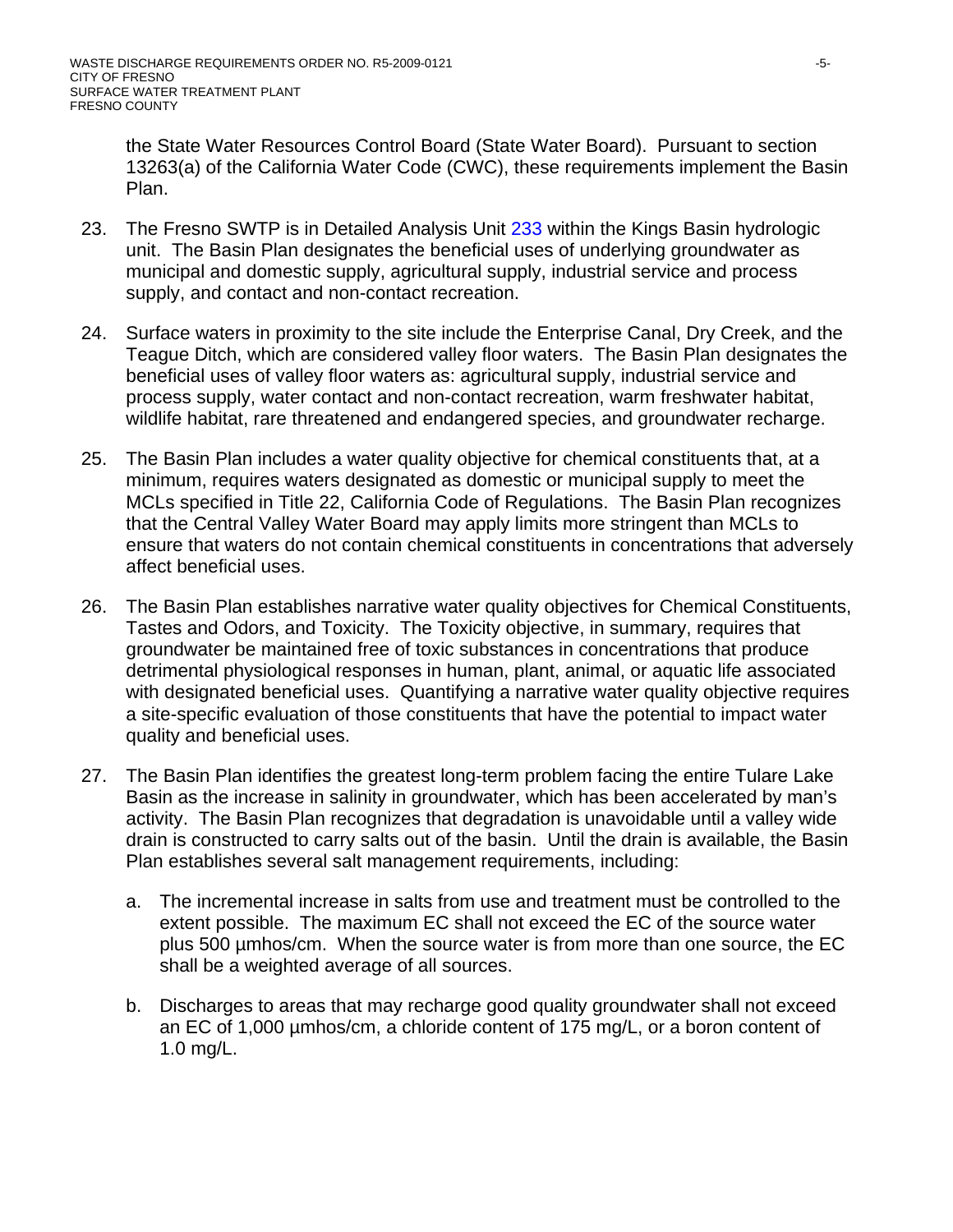# **Antidegradation Analysis**

- 28. State Water Resources Control Board Resolution No. 68-16 ("Policy with Respect to Maintaining High Quality Waters of the State") (hereafter Resolution 68-16) prohibits degradation of groundwater unless it has been shown that:
	- a. The degradation is consistent with the maximum benefit to the people of the State;
	- b. The degradation will not unreasonably affect present and anticipated future beneficial uses;
	- c. The degradation does not result in water quality less than that prescribed in state and regional policies, including violation of one or more water quality objectives; and
	- d. The discharger employs BPTC to minimize degradation.
- 29. Some degradation of groundwater by typical waste constituents released with discharge from a water treatment plant after effective source control and treatment, is consistent with maximum benefit to the people of the State. The SWTP provides a vital resource for the community and reduces its dependence on groundwater. The technology, energy, and waste management advantages of a municipal utility service far exceed any benefits derived from a community otherwise reliant on numerous domestic water wells, and the impact on water resources will be substantially less. Economic prosperity of valley communities and associated industry is of maximum benefit to the people of the State, and therefore sufficient reason to accommodate growth and groundwater degradation provided terms of the Basin Plan are met.
- 30. The Fresno SWTP provides treatment and control of the discharge that incorporates reinforced concrete treatment structures and will include the installation of liners in the settlement/evaporation ponds to prevent percolation of waste constituents to underlying groundwater.
- 31. Based on the superior chemical character of the raw and treated water, the nature of the treatment process, and the fact that all treatment and waste management units will consist of reinforced concrete or be lined with a low permeability liner to prevent percolation to groundwater, the discharge poses little threat to groundwater quality. At this time, there is no reason to believe that additional BPTC measures are needed to achieve water quality objectives consistent with the maximum benefit to the people of the State.
- 32. This Order establishes groundwater limits that will not unreasonably threaten present and anticipated beneficial uses or result in groundwater quality that exceeds water quality objectives set forth in the Basin Plan. Although this Order does not require groundwater monitoring, it does include requirements for continued monitoring of the raw water, supernatant return, and liner inspections. If monitoring results reveal a previously undetected threat to water quality, or indicate a change in waste character such that the discharge poses a threat to water quality, the Executive Officer may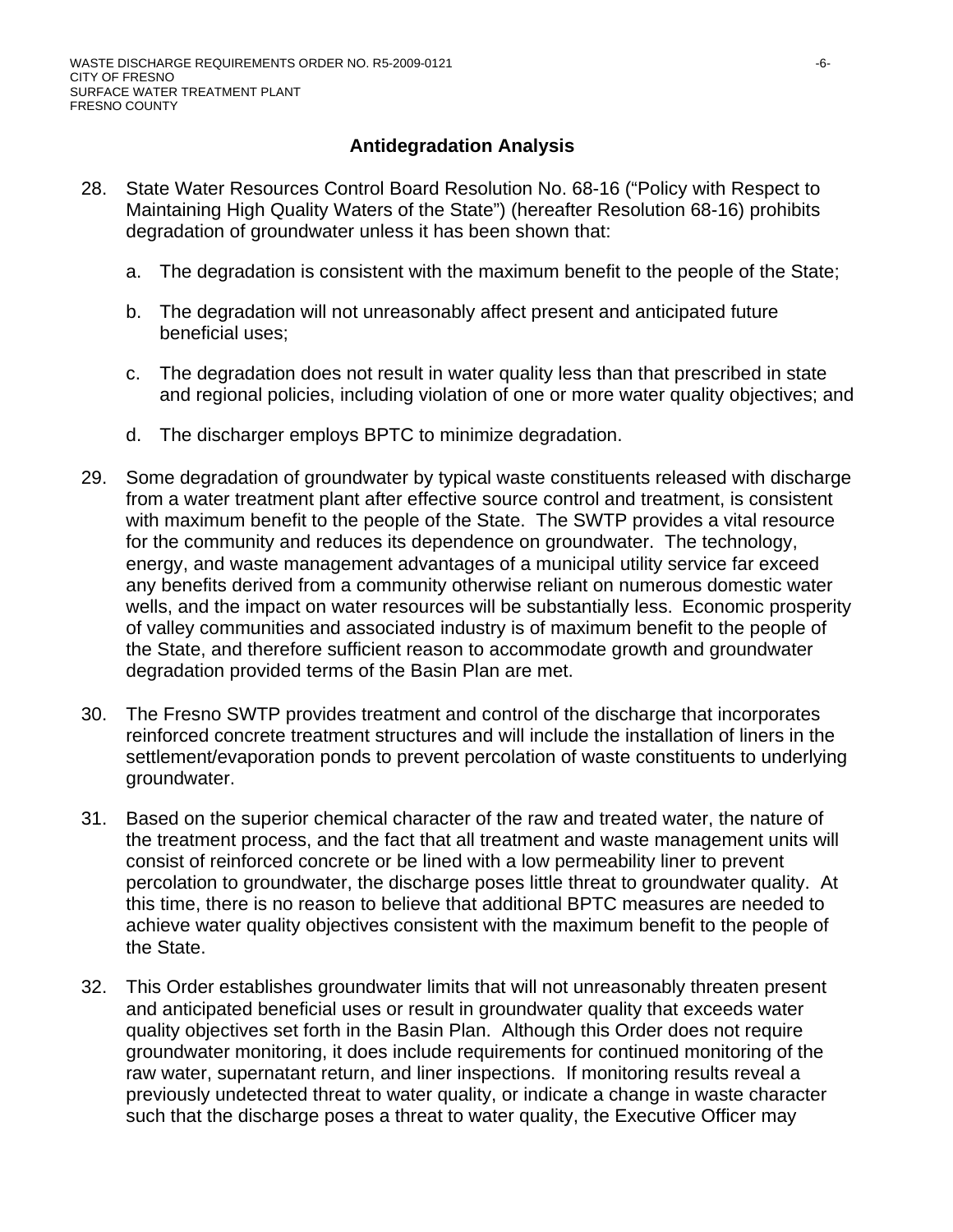require groundwater monitoring and/or the Central Valley Water Board may reopen this Order to reconsider groundwater limitations and other requirements to comply with Resolution No. 68-16.

### **Designated Waste and Title 27**

- 33. CWC section 13173 defines designated waste as either:
	- a. Hazardous waste that has been granted a variance from hazardous waste management requirements pursuant to section 25143 of the Health and Safety Code.
	- b. Nonhazardous waste that consists of, or contains, pollutants that, under ambient environmental conditions as a waste management unit, could be released in concentrations exceeding applicable water quality objectives or could reasonably be expected to affect beneficial uses of the waters of the state contained in the appropriate state water quality control plan.
- 34. Release of designated waste is subject to full containment pursuant to the requirements of Title 27, CCR, section 20005 et seq. (hereafter "Title 27"). Title 27, section 20090(b) exempts discharges of designated waste to land from Title 27 containment standards provided the following conditions are met:
	- a. The applicable regional water board has issued waste discharge requirements, or waived such issuance;
	- b. The discharge is in compliance with the applicable basin plan; and
	- c. The waste is not hazardous waste and need not be managed according to Title 22, CCR, Division 4.5, Chapter 11, as a hazardous waste.

As the discharge consists of incidental discharges from treatment and storage facilities associated with a water treatment plant, is regulated by waste discharge requirements consistent with applicable water quality objectives, will not degrade groundwater, and does not need to be managed as a hazardous waste, the SWTP and its discharge is exempt from containment pursuant to Title 27, section 20090(b).

### **CEQA**

- 35. On 4 October 2001, the City of Fresno adopted a Mitigated Negative Declaration for the construction and operation of a Surface Water Treatment Plant to provide potable drinking water for the City of Fresno.
- 36. The Central Valley Water Board, as a responsible agency pursuant to CEQA, reviewed and concurs with the general findings in the Mitigated Negative Declaration that the project would have a less than significant impact on water quality. The Mitigated Negative Declaration contains the following mitigation measures to mitigate any adverse impacts to water quality: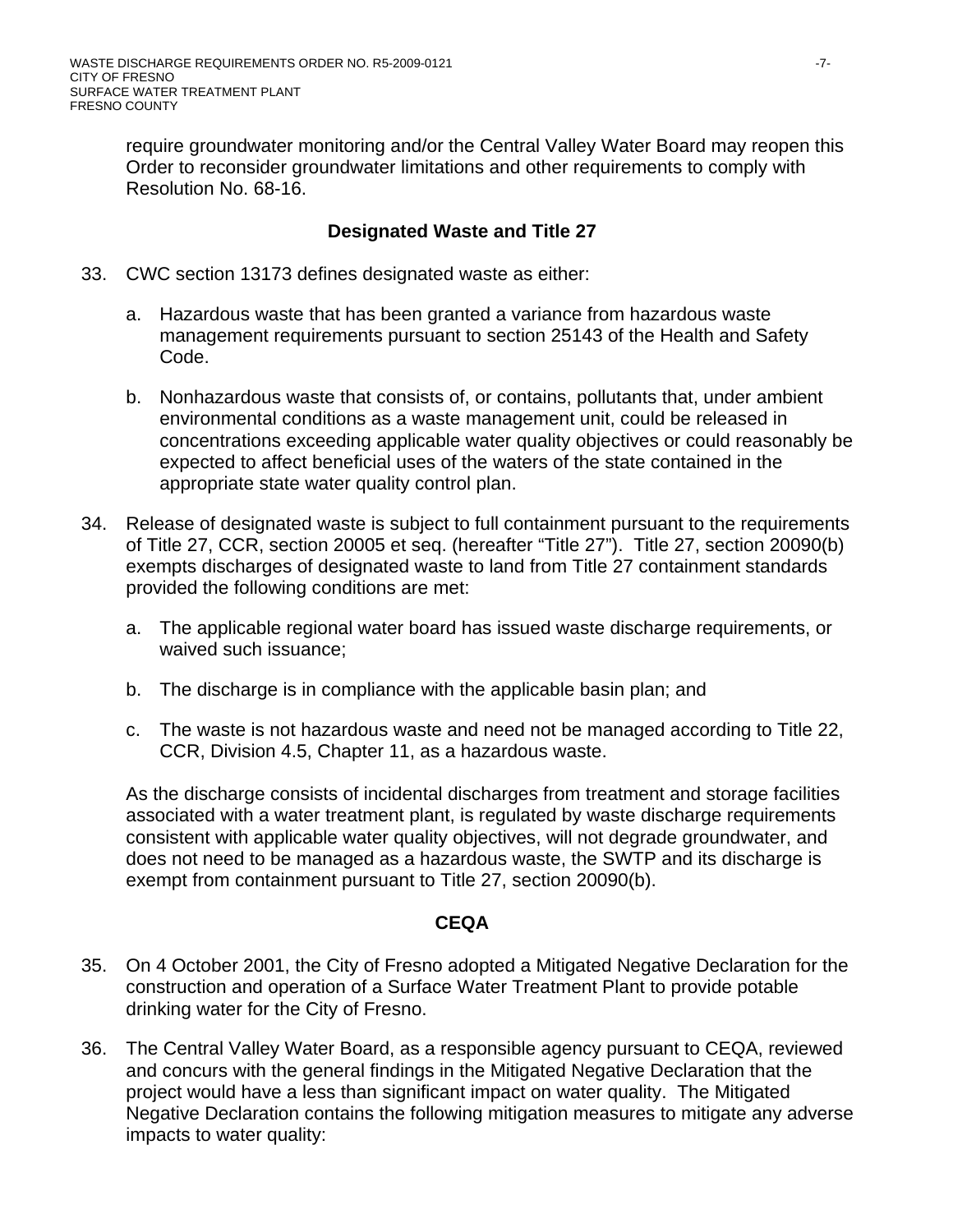- a. Site drainage will be directed away from the Enterprise Canal to keep storm water out of the surface water distribution system [Prohibition A.1, and Discharge Specifications B.2];
- b. All chemicals utilized in the treatment process will be stored in an H-7 rated containment structure with double walled containment and special spill containment sumps designed to hold and contain liquids. Liquid collected in the sump will be characterized and discharged to the sewer system or disposed of at an appropriate disposal facility [Prohibition A.2]; and
- c. Construction of a vadose zone monitoring system (lysimeters) beneath two of the settling/evaporation ponds to detect any undesirable leachate from the ponds, with an established trigger condition to require lining the ponds [Provision E.].

# **General Findings**

- 37. Pursuant to CCR Title 23, section 2200, this facility is required to pay an annual fee consistent with its threat to water quality and complexity. Based on the criteria in section 2200, the threat to water quality and complexity for this facility is 3C. This determination is consistent with the high quality of the raw and treated water, and discharge into lined settling/evaporation ponds.
- 38. Pursuant to CWC section 13263(g), discharge is a privilege, not a right, and adoption of this Order does not create a vested right to continue the discharge.
- 39. CWC section 13267(b) states that: "In conducting an investigation specified in subdivision (a), the Central Valley Water Board may require that any person who has discharged, discharges, or is suspected of having discharged or discharging, or who proposes to discharge waste within its region, or any citizen or domiciliary, or political agency or entity of this state who has discharged, discharges, or is suspected of having discharged or discharging, or who proposes to discharge, waste outside of its region that could affect the quality of waters within its region shall furnish, under penalty of perjury, technical or monitoring program reports which the Central Valley Water Board requires. The burden, including costs, of these reports shall bear a reasonable relationship to the need for the report and the benefits to be obtained from the reports. In requiring those reports, the Central Valley Water Board shall provide the person with a written explanation with regard to the need for the reports, and shall identify the evidence that supports requiring that person to provide the reports."
- 40. The technical reports required by this Order and the attached Monitoring and Reporting Program No. R5-2009-0121 are necessary to assure compliance with these waste discharge requirements. The Discharger operates the facility that discharges the waste subject to this Order.
- 41. The California Department of Water Resources set standards for the construction and destruction of groundwater wells, as described in *California Well Standards Bulletin 74- 90* (June 1991) and *Water Well Standards: State of California Bulletin 94-81* (December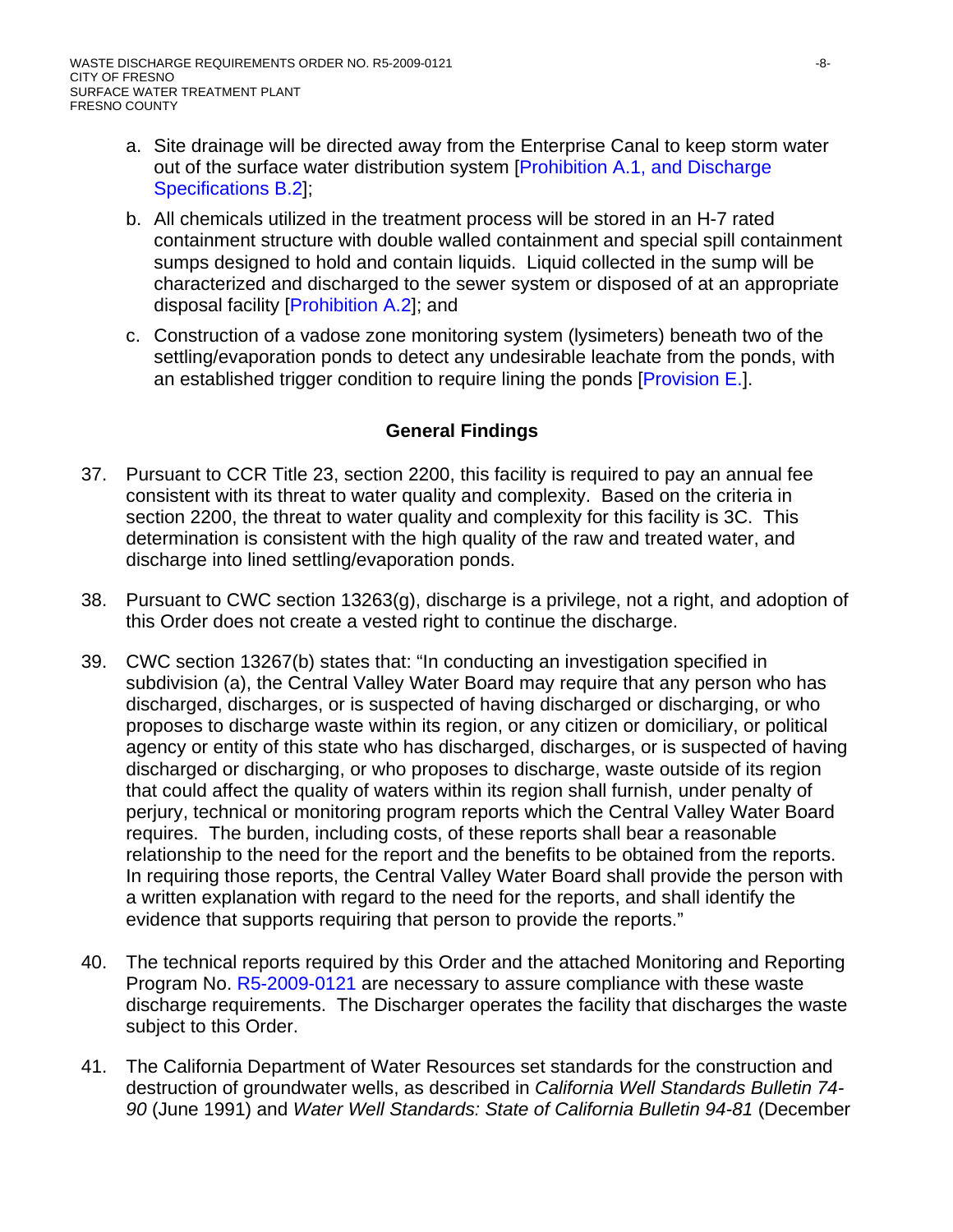1981). These standards, and any more stringent standards adopted by the State or county pursuant to CWC section 13801, apply to all monitoring wells.

42. All the above and the supplemental information and details in the attached Information Sheet, which is incorporated by reference herein, were considered in establishing the following conditions of discharge.

# **Public Notice**

- 43. The Discharger and interested agencies and persons have been notified of the intent to prescribe waste discharge requirements for this discharge, and they have been provided an opportunity for a public hearing and an opportunity to submit their written views and recommendations.
- 44. All comments pertaining to the discharge were heard and considered in a public meeting.

**IT IS HEREBY ORDERED** that, pursuant to sections 13263 and 13267 of the California Water Code, the City of Fresno, and its agents, successors, and assigns, in order to meet the provisions contained in Division 7 of the California Water Code and regulations adopted thereunder, shall comply with the following:

## **A. Prohibitions:**

- 1. Discharge of wastes, including supernatant, treated water, and/or stormwater, to surface waters or surface water drainage courses is prohibited.
- 2. Discharge of waste classified as 'hazardous', as defined in section 2521(a) of Title 23, California Code of Regulations, section 2510 et seq., is prohibited. Discharge of waste classified as 'designated', as defined in California Water Code section 13173, in a manner that causes violation of groundwater limitations, is prohibited.
- 3. Discharge of waste to locations other than the settling/evaporation ponds described in Findings 8 through 14 is prohibited.

# **B. Discharge Specifications:**

- 1. Discharges to the settling ponds shall be limited to the volume of waste that can be completely contained in the ponds in compliance with this Order.
- 2. All conveyance, treatment, storage, and disposal units shall be designed, constructed, operated, and maintained to prevent inundation or washout due to floods with a 100-year return frequency.
- 3. Objectionable odors originating at this facility shall not be perceivable beyond the limits of the water treatment plant site boundaries.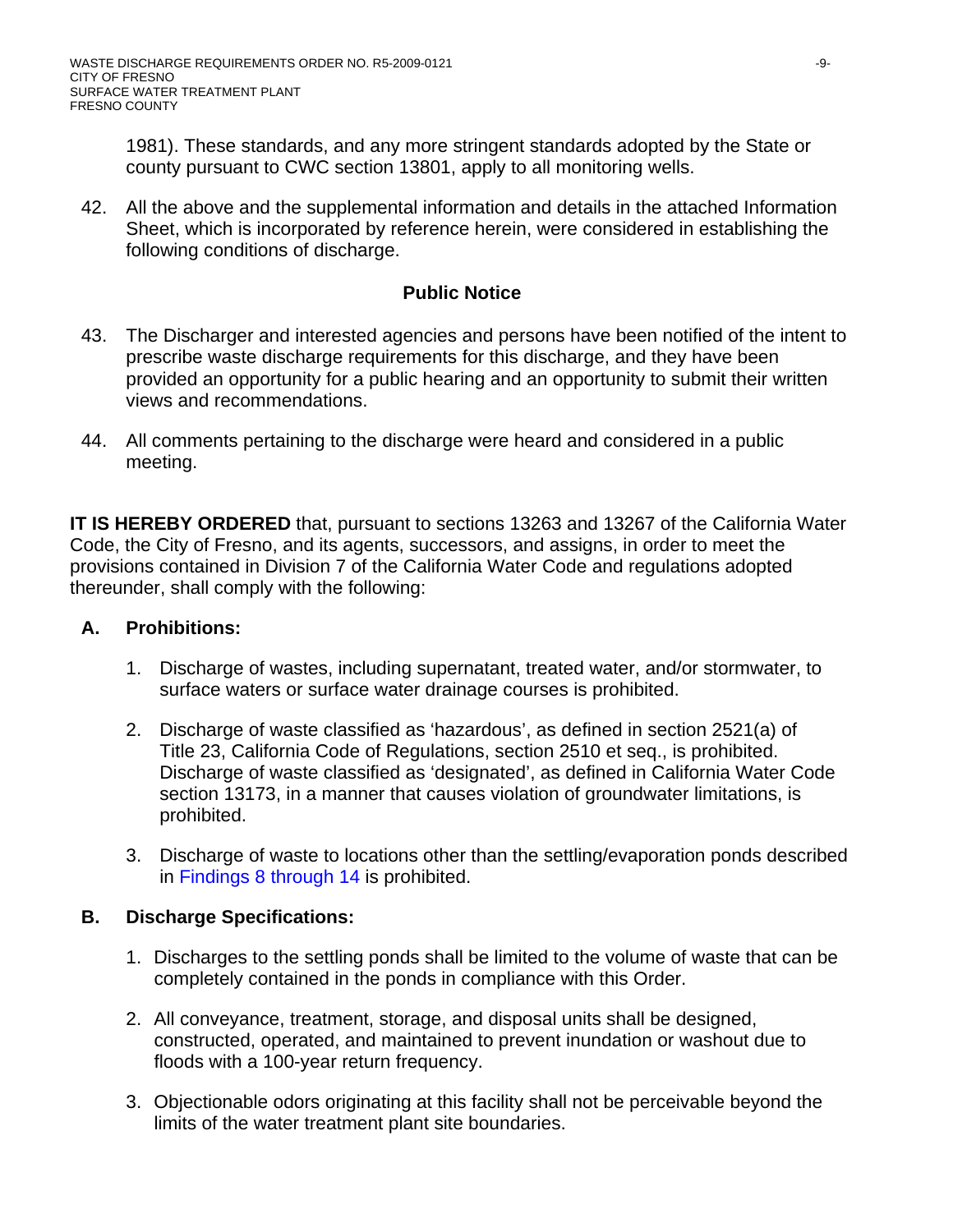- 4. No waste constituent shall be released or discharged, or placed where it will be released or discharged, in a concentration or in a mass that causes violation of groundwater limitations.
- 5. The Discharger shall operate all systems and equipment to optimize the quality of the waste discharged to the settling ponds. Such optimization does not extend to means and measures that would necessarily cause violation of the facility permit issued by DPH.

# **C. Solids Specifications:**

- 1. Any handling and storage of solids and/or sludge at the facility shall be temporary, and controlled and contained in a manner that minimizes leachate formation and precludes infiltration of waste constituents into soils in a mass or concentration that will violate groundwater limitations of this Order.
- 2. Collected screenings, sludge, and other solids generated at the facility shall be disposed of in a manner approved by the Executive Officer and consistent with Title 27. Removal for further treatment, disposal, or reuse at sites (i.e., landfill, rendering plants, composting sites, soil amendment sites) operated in accordance with valid waste discharge requirements issued by a regional water quality control board will satisfy this specification.
- 3. Any proposed change in solids use or disposal practice shall be reported to the Executive Officer at least 90 days in advance of the change.

## **D. Groundwater Limitations:**

- 1. Release of waste constituents from the facility shall not cause or contribute to groundwater:
	- a. Containing constituent concentrations in excess of the concentrations specified below or natural background quality, whichever is greater:

Aluminum of 0.2 mg/L.

Electrical Conductivity of 900 µmhos/cm.

Total Trihalomethanes of 80 µg/L.

Total Coliform Organisms of 2.2 MPN/100 mL.

For constituents identified in Title 22, the MCLs quantified therein.

b. Containing taste or odor-producing constituents, toxic substances, or any other constituents in concentrations that cause nuisance or adversely affect beneficial uses.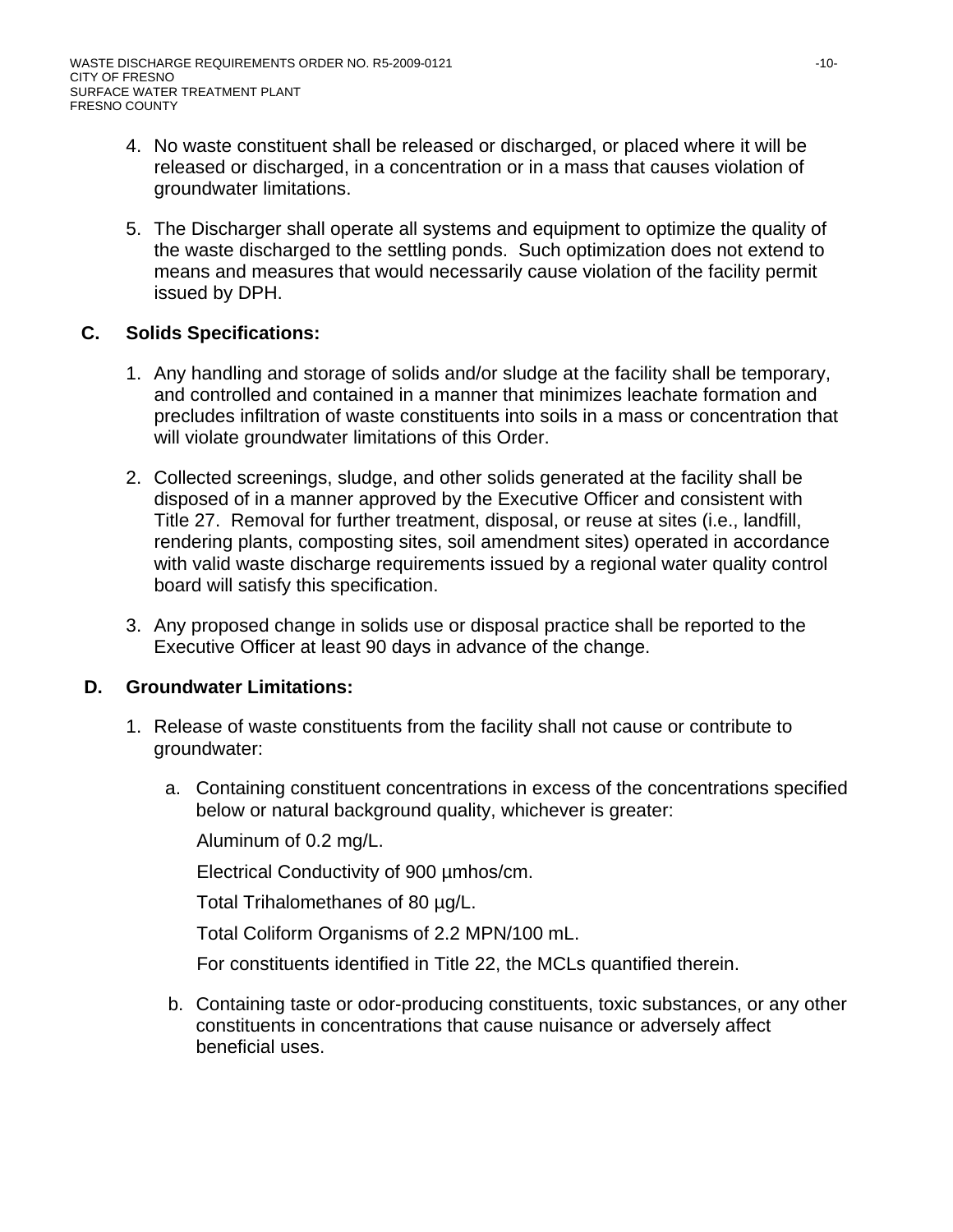## **E. Provisions:**

- 1. The Discharger shall comply with the *Standard Provisions and Reporting Requirements for Waste Discharge Requirements*, dated 1 March 1991, which are part of this Order. This attachment and its individual paragraphs are referred to as *Standard Provisions*.
- 2. The Discharger shall comply with Monitoring and Reporting Program (MRP) No. R5-2009-0121, which is part of this Order, and any revisions thereto as adopted by the Central Valley Water Board or approved by the Executive Officer. The submittal date shall be no later than the submittal date specified in the Monitoring and Reporting Program for Discharger self-monitoring reports.
- 3. The Discharger shall keep a copy of this Order at the facility, including its MRP, Information Sheet, attachments, and Standard Provisions, for reference by operating personnel. Key operating personnel shall be familiar with its contents.
- 4. The Discharger must at all times properly operate and maintain all facilities and systems of treatment and control (and related appurtenances) that are installed or used by the Discharger to achieve compliance with the conditions of this Order. Proper operation and maintenance also include adequate laboratory controls and appropriate quality assurance procedures. This Provision requires the operation of back-up or auxiliary facilities or similar systems that are installed by the Discharger only when the operation is necessary to achieve compliance with the conditions of the Order.
- 5. All technical reports required herein that involve planning, investigation, evaluation, or design, or other work requiring interpretation and proper application of engineering or geologic sciences, shall be prepared by or under the direction of persons registered to practice in California pursuant to California Business and Professions Code sections 6735, 7835, and 7835.1. To demonstrate compliance with sections 415 and 3065 of Title 16, CCR, all technical reports must contain a statement of the qualifications of the responsible registered professional(s). As required by these laws, completed technical reports must bear the signature(s) and seal(s) of the registered professional(s) in a manner such that all work can be clearly attributed to the professional responsible for the work.
- 6. The Discharger must comply with all conditions of this Order, including timely submittal of technical and monitoring reports as directed by the Executive Officer. Accordingly, the Discharger shall submit to the Central Valley Water Board on or before each report due date the specified document or, if an action is specified, a written report detailing evidence of compliance with the date and task. If noncompliance is being reported, the reasons for such noncompliance shall be stated, plus an estimate of the date when the Discharger will be in compliance. The Discharger shall notify the Central Valley Water Board by letter when it returns to compliance with the time schedule. Violations may result in enforcement action,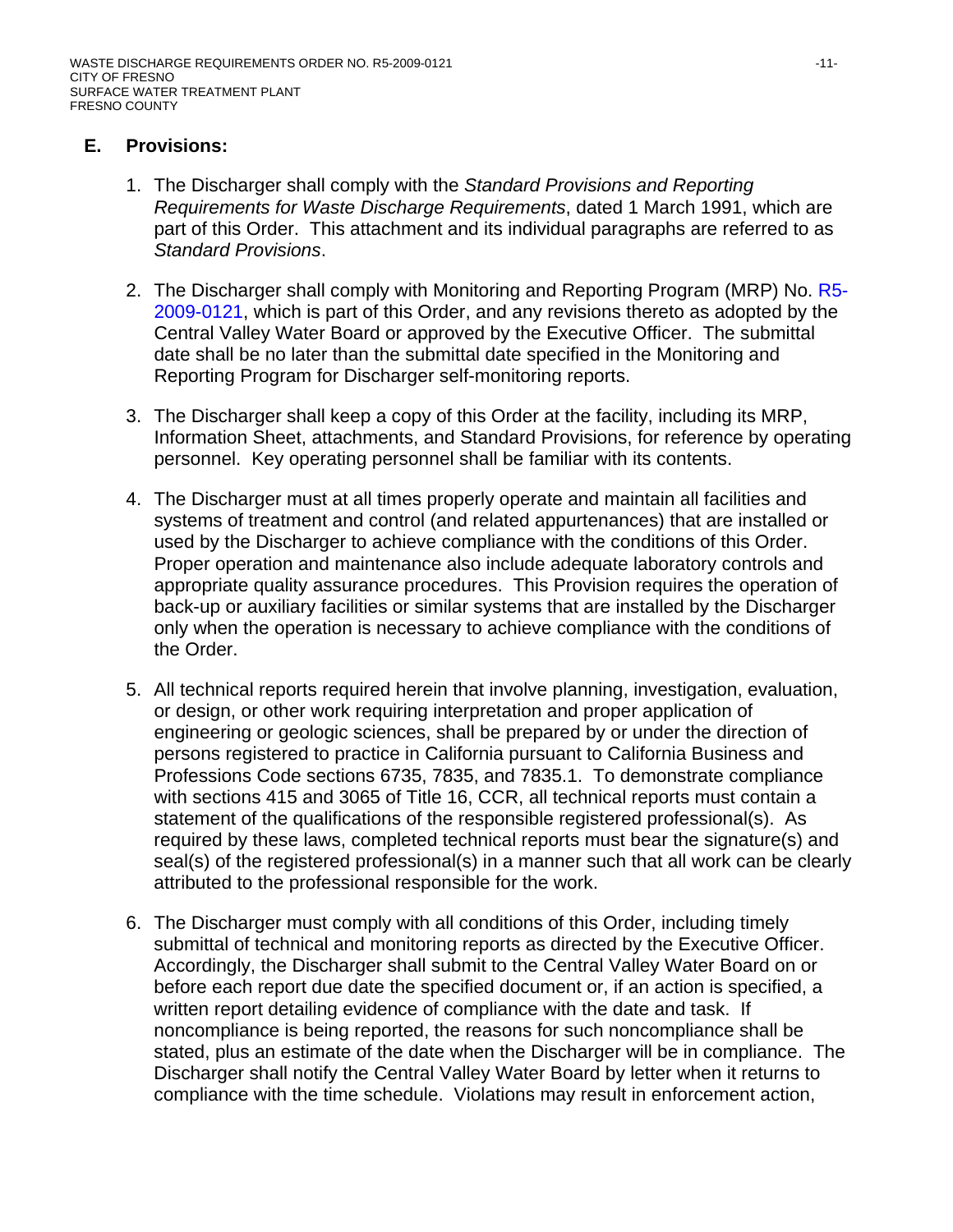including Central Valley Water Board or court orders requiring corrective action or imposing civil monetary liability, or in revision or rescission of this Order.

- 7. In the event of any change in control or ownership of land or waste treatment and storage facilities presently owned or controlled by the Discharger, the Discharger shall notify the succeeding owner or operator of the existence of this Order by letter, a copy of which shall be immediately forwarded to the appropriate Central Valley Water Board office (currently, the Fresno office).
- 8. To assume operation under this Order, the succeeding owner or operator must apply in writing to the Executive Officer requesting transfer of the Order. The request must contain the requesting entity's full legal name, the state of incorporation if a corporation, the address and telephone number of the persons responsible for contact with the Central Valley Water Board and a statement. The statement shall comply with the signatory paragraph of Standard Provision B.3 and state that the new owner or operator assumes full responsibility for compliance with this Order. Failure to submit the request shall be considered a discharge without requirements, a violation of the California Water Code. If approved by the Executive Officer, the transfer request will be submitted to the Central Valley Water Board for its consideration of transferring the ownership of this Order at one of its regularly scheduled meetings.
- 9. The Discharger shall maintain and operate all ponds sufficient to protect the integrity of containment levees and prevent overtopping or overflows. Unless a California civil engineer certifies (based on design, construction, and conditions of operation and maintenance) that less freeboard is adequate, the operating freeboard in any pond shall never be less than two feet (measured vertically). As a means of management and to discern compliance with this Provision, the Discharger shall install and maintain in each pond permanent markers with calibration that indicates the water level at design capacity and enables determination of available operational freeboard.
- 10.**By 1 December 2010**, the Discharger shall complete installation of the liners for the two settling/evaporation ponds.
- 11.**By 1 March 2011,** the Discharger shall submit a Post-construction Report for the pond liners. At a minimum, the Post-Construction Report should include: a) as-builtplans, b) testing results and certifications as part of the quality assurance and control sampling for subsurface, liner material, and seam testing, and c) an Operation and Maintenance Plan for the liner to include procedures and equipment requirements for removing accumulated sludge, liner inspections, and repair procedures. In addition, the Discharger shall submit Certification that the lined ponds shall have sufficient capacity to handle discharges from the SWTP up to the current treatment capacity of 30 mgd.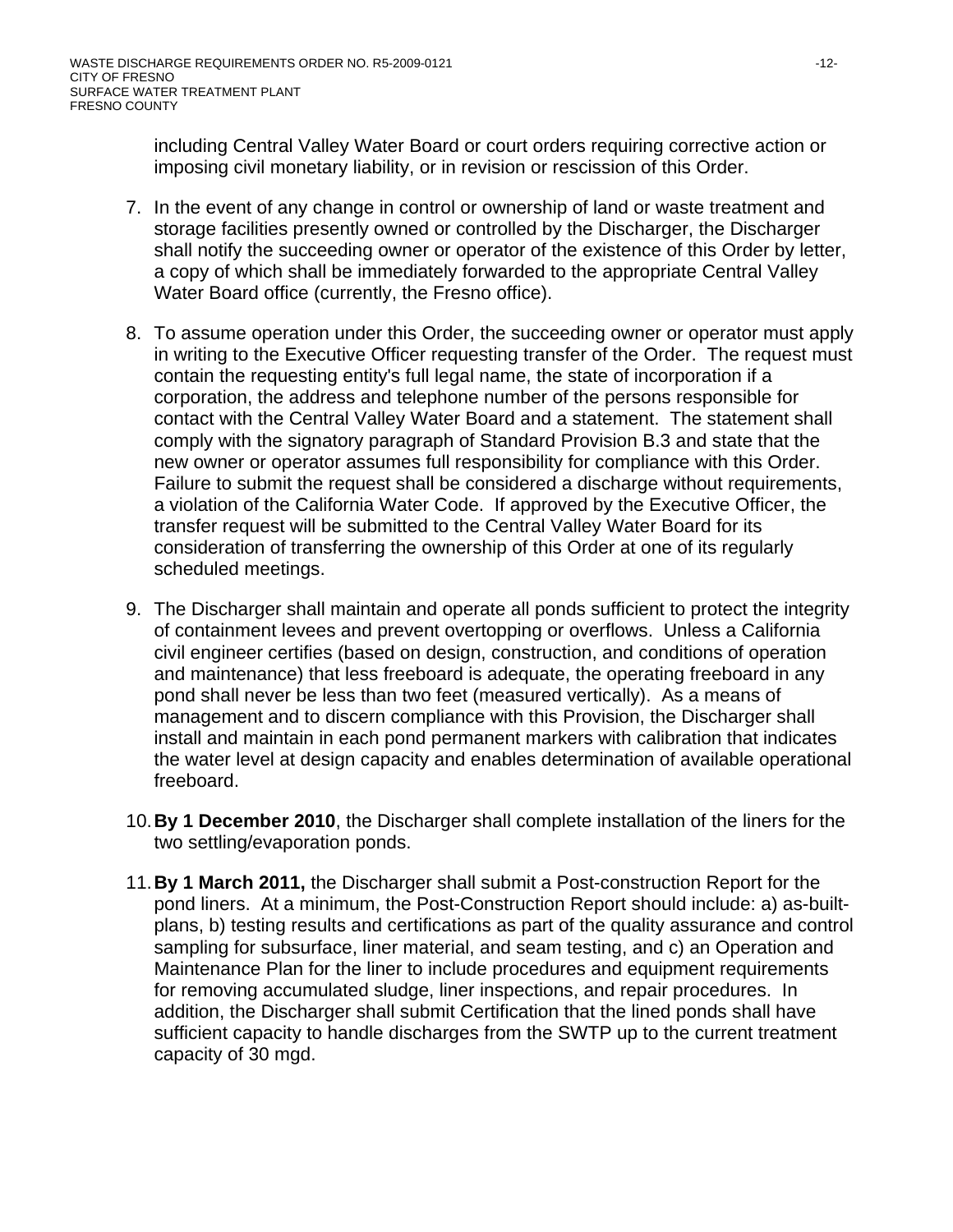12. If the Central Valley Water Board determines that waste constituents in the discharge have reasonable potential to cause or contribute to an exceedance of any groundwater quality objective, this Order may be reopened for consideration of addition or revision of appropriate numerical effluent or groundwater limitations for the problem constituents.

I, PAMELA C. CREEDON, Executive Officer, do hereby certify the foregoing is a full, true, and correct copy of an Order adopted by the California Regional Water Quality Control Board, Central Valley Region, on 10 December 2009.

> *Original signed by:*  PAMELA C. CREEDON, Executive Officer

Order Attachments: Monitoring and Reporting Program No. R5-2009-0121 Information Sheet A. Site map B. Flow diagram Standard Provisions (1 March 1991) (separate attachment to Discharger only)

KC/DKP 12/10/2009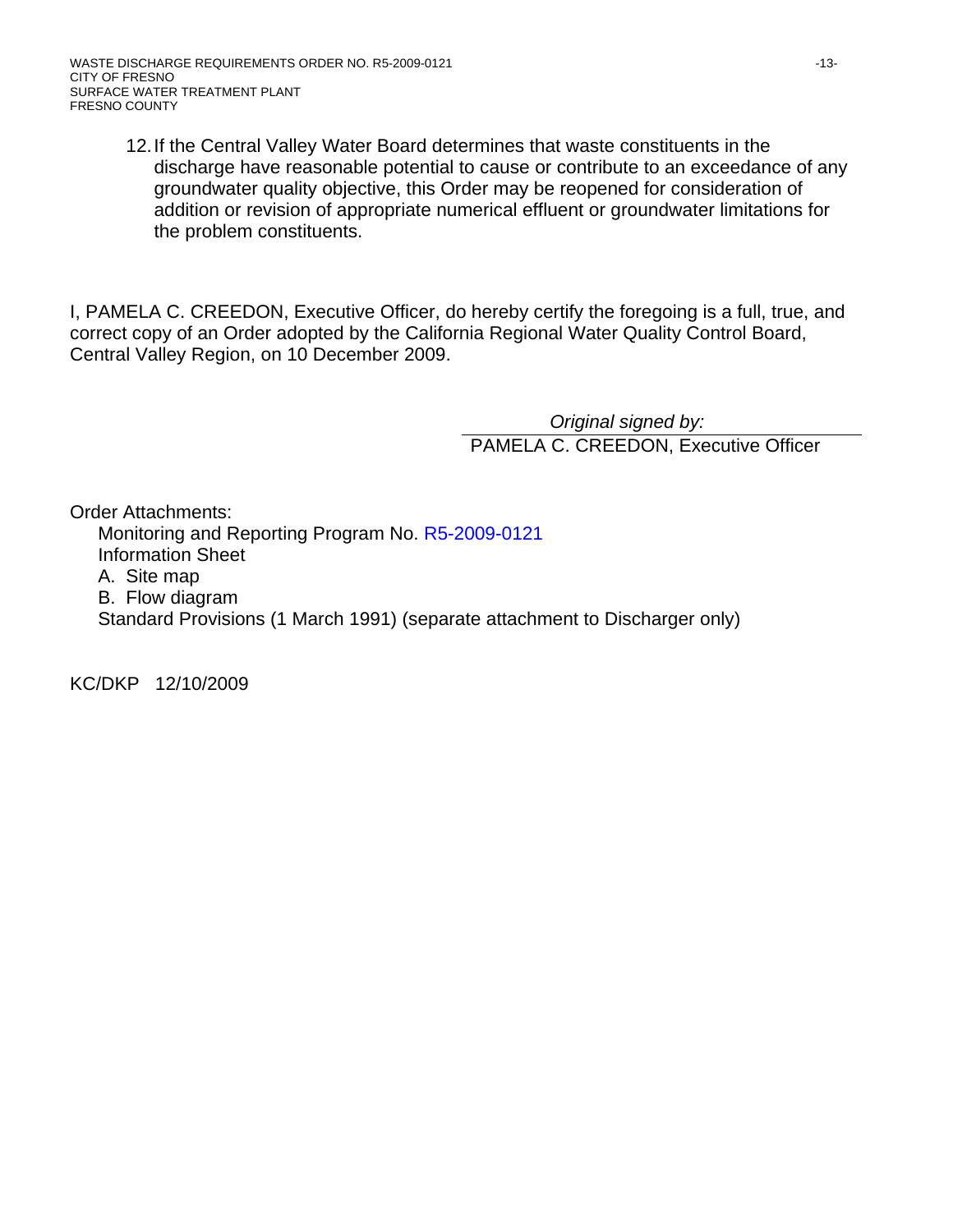

NAIP Aerial Photograph (2005) SE 1/4 of Section 13, T12S, R20E, MDB&M



FOR CITY OF FRESNO SURFACE WATER TREATMENT PLANT FRESNO COUNTY WASTE DISCHARGE REQUIREMENTS ORDER NO. R5-2009-0121

**ATTACHMENT A**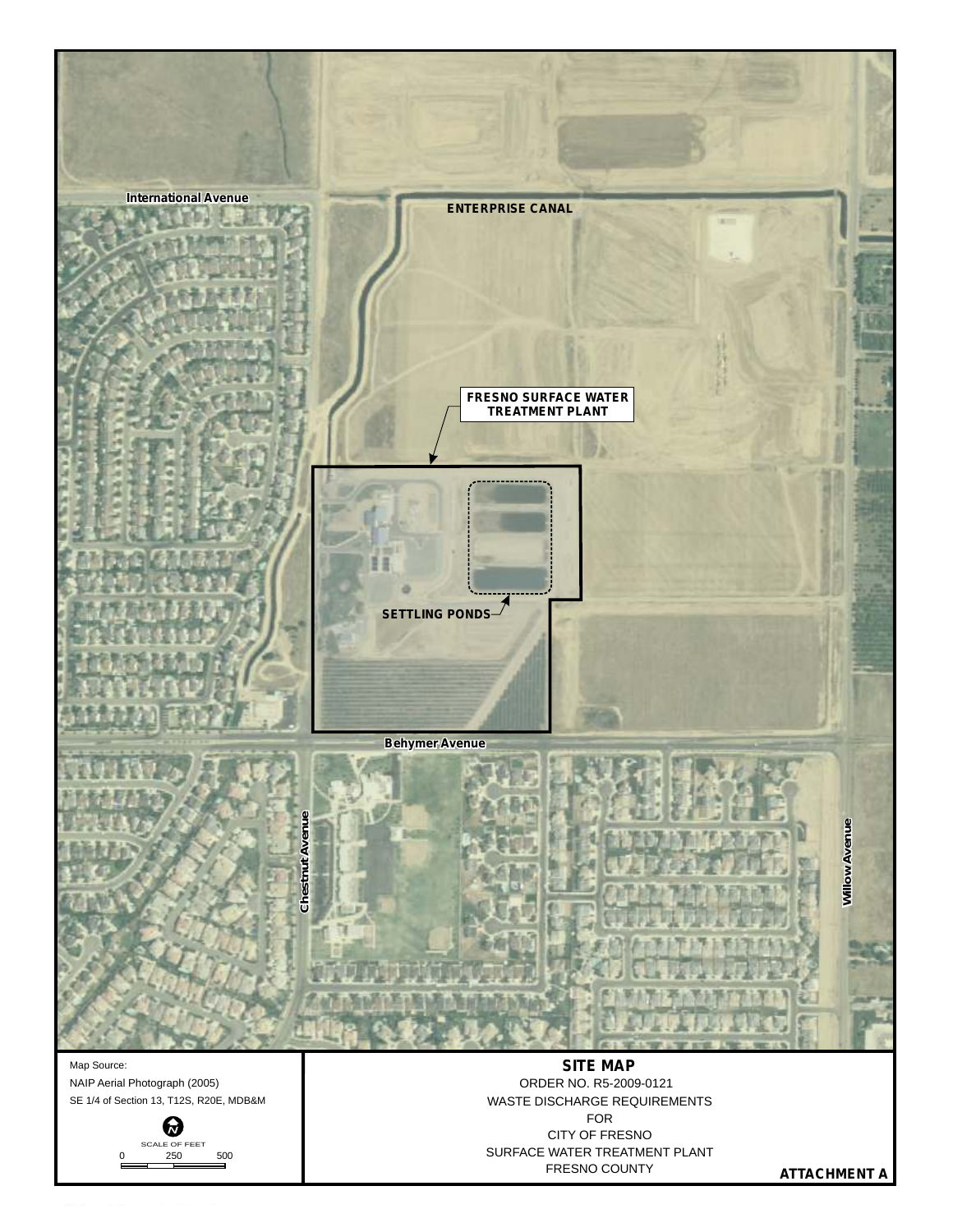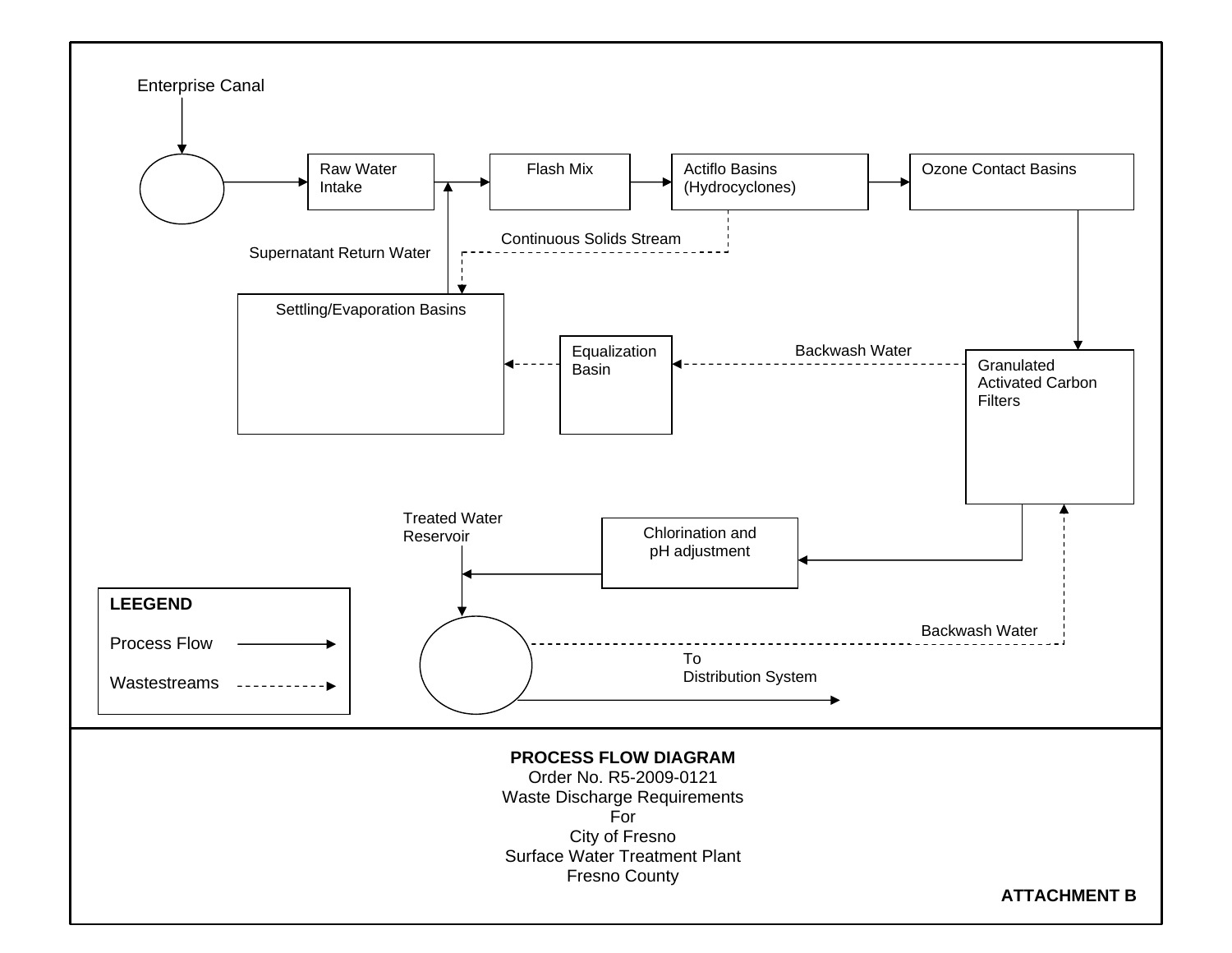## CALIFORNIA REGIONAL WATER QUALITY CONTROL BOARD CENTRAL VALLEY REGION

#### MONITORING AND REPORTING PROGRAM NO. R5-2009-0121

#### FOR CITY OF FRESNO SURFACE WATER TREATMENT PLANT FRESNO COUNTY

This Monitoring and Reporting Program (MRP) is required pursuant to California Water Code (CWC) section 13267.

The Discharger shall not implement any changes to this MRP unless and until the Central Valley Water Board adopts, or the Executive Officer issues, a revised MRP. Changes to sample location shall be established with concurrence of Central Valley Water Board staff, and a description of the revised stations shall be submitted for approval by the Executive Officer.

All samples shall be representative of the volume and nature of the discharge or matrix of material sampled. All analyses shall be performed in accordance with *Standard Provisions and Reporting Requirements for Waste Discharge Requirements*, dated 1 March 1991 (Standard Provisions).

Field test instruments (such as pH) may be used provided that the operator is trained in the proper use of the instrument and each instrument is serviced and/or calibrated at the recommended frequency by the manufacturer or in accordance with manufacturer instructions.

Analytical procedures shall comply with the methods and holding times specified in the following: *Methods for Organic Chemical Analysis of Municipal and Industrial Wastewater* (EPA); *Test Methods for Evaluating Solid Waste* (EPA); *Methods for Chemical Analysis of Water and Wastes* (EPA); *Methods for Determination of Inorganic Substances in Environmental Samples* (EPA); *Standard Methods for the Examination of Water and Wastewater* (APHA/AWWA/WEF); and *Soil, Plant and Water Reference Methods for the Western Region* (WREP 125). Approved editions shall be those that are approved for use by the United States Environmental Protection Agency or the California Department of Public Health's Environmental Laboratory Accreditation Program. The Discharger may propose alternative methods for approval by the Executive Officer.

If monitoring consistently shows no significant variation in magnitude of a constituent concentration or parameter after at least 12 months of monitoring, the Discharger may request this MRP be revised to reduce monitoring frequency. The proposal must include adequate technical justification for reduction in monitoring frequency.

A glossary of terms used within this MRP is included on page 6.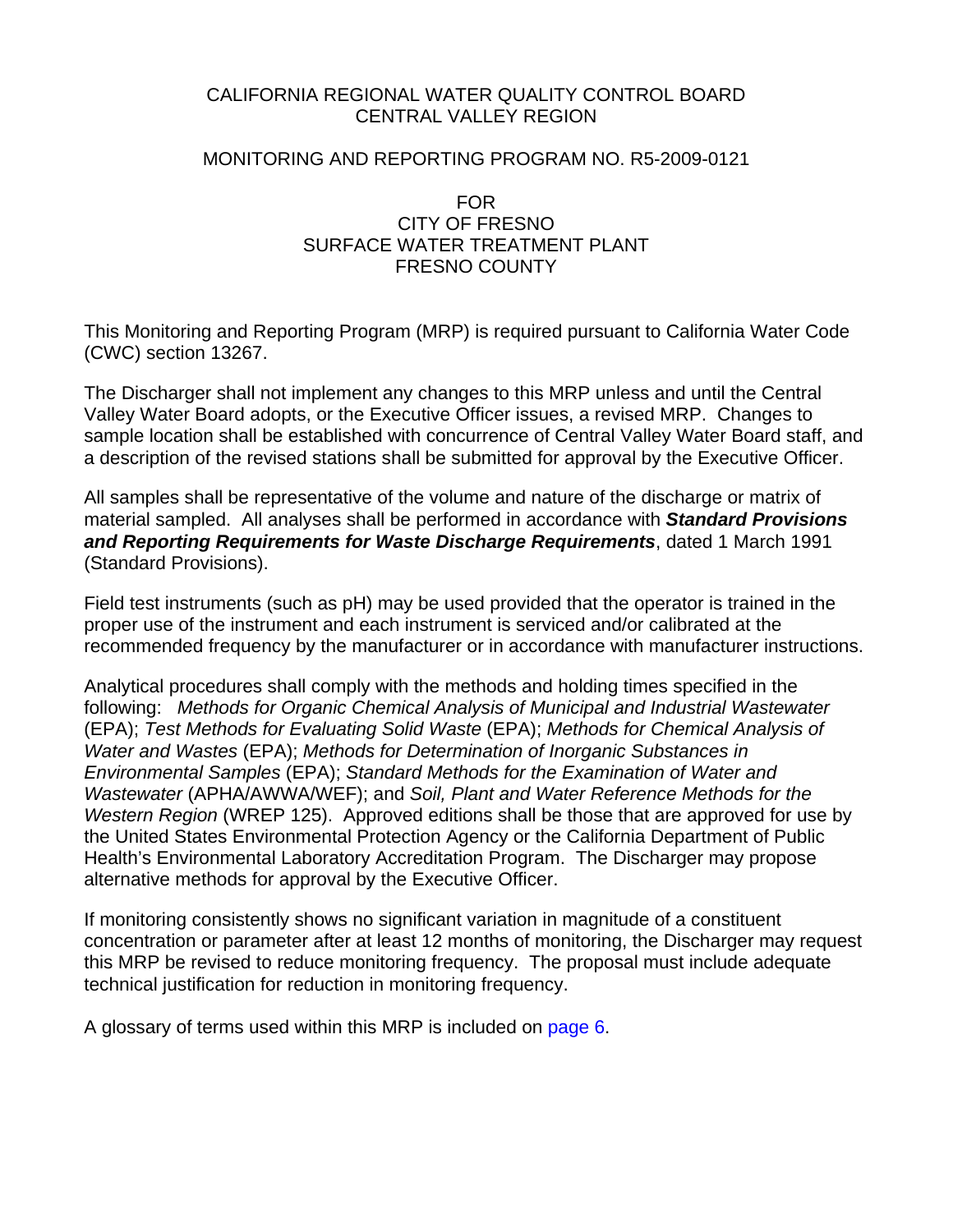#### **RAW WATER MONITORING**

The Discharger shall monitor the quantity and quality of the raw water from the Enterprise Canal. The Discharger shall establish permanent monitoring stations within the SWTP as needed to ensure that all samples are representative of these streams. At a minimum, the Discharger shall monitor the raw water as follows:

| <b>Frequency</b> | Constituent/Parameter | Units    | Sample Type |
|------------------|-----------------------|----------|-------------|
| Continuous       | <b>Flow</b>           | mgd      | Meter       |
| Weekly           | рH                    | pH Units | Grab        |
| Weekly           | EC.                   | µmbos/cm | Grab        |

## **SUPERNATANT WASTEWATER MONITORING**

Samples of the supernatant return water shall be collected just prior to the return flow entering the treatment train. Wastewater monitoring shall include at least the following:

| <b>Frequency</b> | Constituent/Parameter        | Units     | <b>Sample Type</b> |
|------------------|------------------------------|-----------|--------------------|
| Continuous       | <b>Flow</b>                  | mgd       | Meter              |
| Weekly           | pH                           | pH Units  | Grab               |
| Weekly           | EC                           | umhos/cm  | Grab               |
| Quarterly        | Dissolved metals $1,2$       | $\mu$ g/L | Grab               |
| Quarterly        | General minerals             | mg/L      | Grab               |
| Quarterly        | <b>Bromoform</b>             | $\mu$ g/L | Grab               |
| Quarterly        | Bromodichloromethane         | $\mu$ g/L | Grab               |
| Quarterly        | Chloroform                   | $\mu$ g/L | Grab               |
| Quarterly        | Dibromochloromethane         | $\mu$ g/L | Grab               |
| Quarterly        | <b>Total Trihalomethanes</b> | $\mu$ g/L | Grab               |

1. Samples shall be filtered through a 0.45-micron filter prior to preservation

2. At a minimum, the following metals shall be included: aluminum, arsenic, cadmium, chromium, copper, iron, lead, magnesium, manganese, mercury, molybdenum, nickel, silver, thallium, vanadium, and zinc.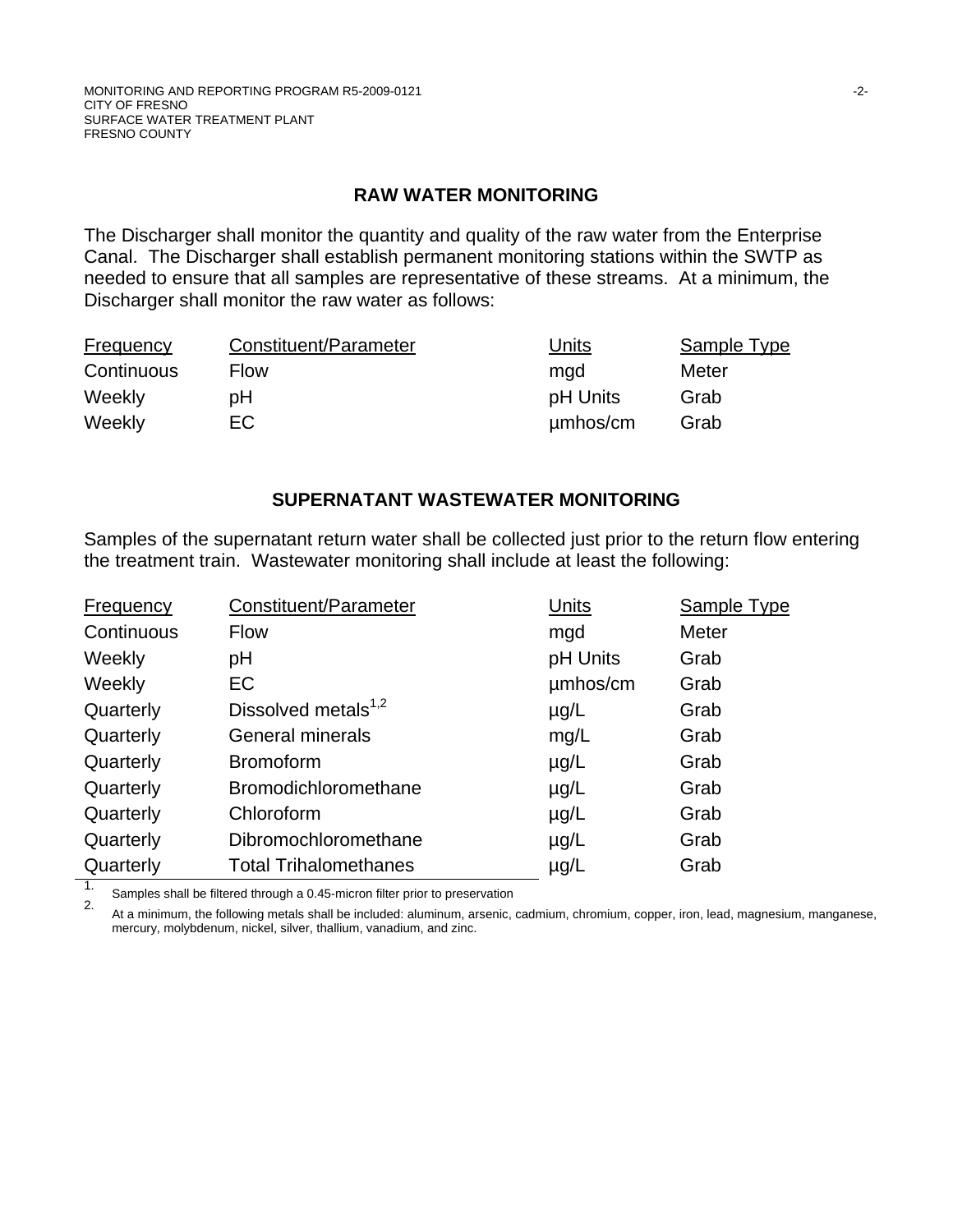## **POND MONITORING**

Permanent markers (e.g., staff gages) shall be placed in all ponds. The markers shall have calibrations indicating the water level at design capacity and available operational freeboard. Pond monitoring shall include at least the following:

| <b>Frequency</b> | Constituent/Parameter | Units           | Sample Type |
|------------------|-----------------------|-----------------|-------------|
| Weekly           | Freeboard             | $\text{Feet}^1$ | Grab        |

1. To nearest tenth of a foot

#### **POND LINER INSPECTION**

The condition of the liner in each settling/evaporation pond shall be inspected following the excavation and removal of the settled sludge. The location of any punctures, tears, or other damage shall be recorded along with specific recommendations for repairs as needed to prevent pond leakage.

## **SLUDGE DISPOSAL MONITORING**

The Discharger shall maintain a written log of all sludge disposal activities. For each discrete quantity of sludge removed from the facility, the log shall contain the following information:

Date.

Name and signature of the recorder of entry.

Volume or weight of sludge removed.

Name and address of permitted disposal facility.

Analytical results for any sludge monitoring conducted at the request of the disposal facility.

Transport method and name of transporter.

# **REPORTING**

All monitoring results shall be reported in an **Annual Monitoring Report,** due by the **first day of the second month following the calendar year (i.e., 1 February)**.

**A transmittal letter shall accompany each monitoring report.** The transmittal letter shall discuss any violations that occurred during the reporting period and all actions taken or planned for correcting violations, such as operation or facility modifications. If the Discharger has previously submitted a report describing corrective actions or a time schedule for implementing the corrective actions, reference to the previous correspondence is satisfactory.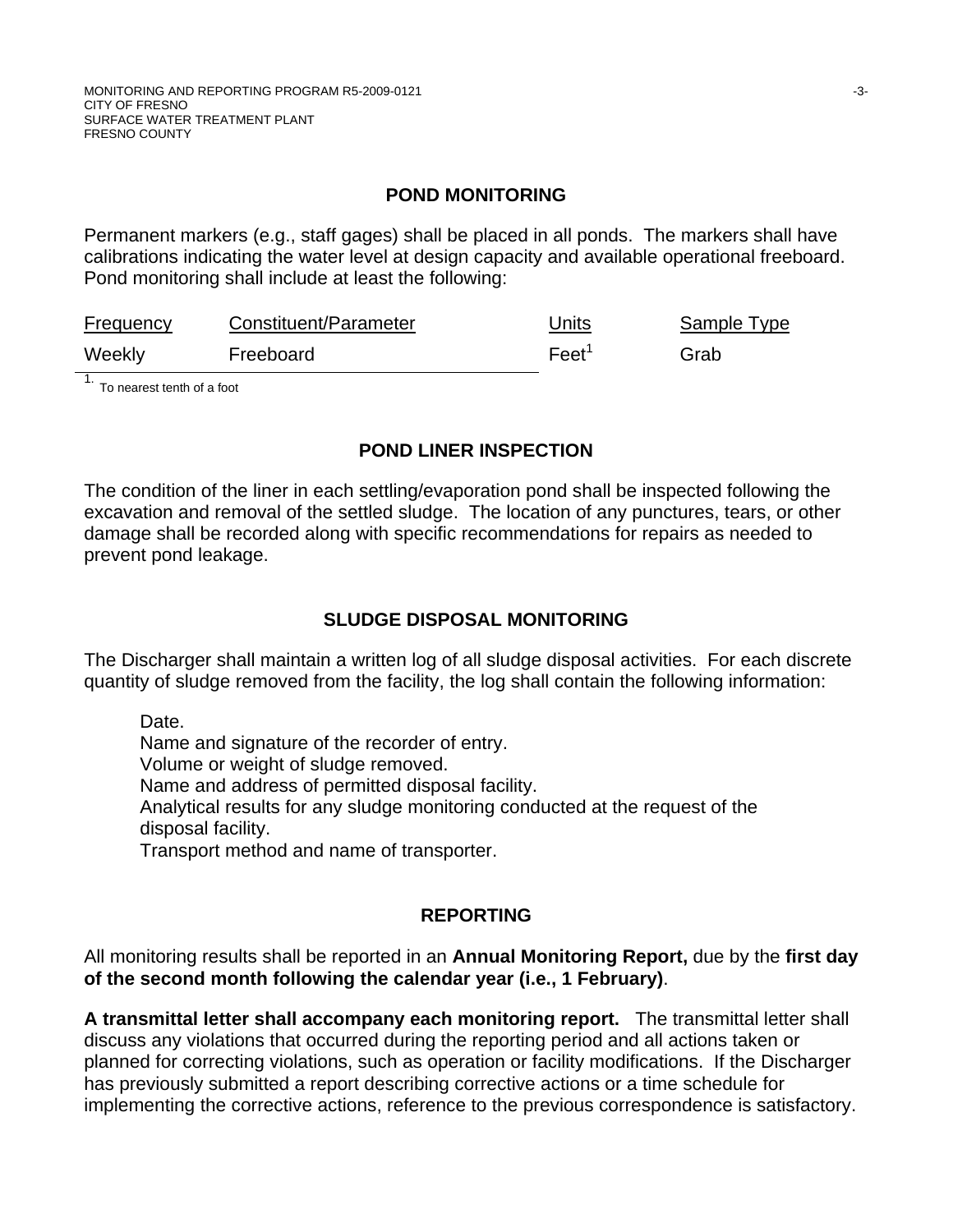The following information is to be included on all monitoring and annual reports, as well as any report transmittal letters, submitted to the Central Valley Water Board:

Discharger name Facility Name MRP Number Contact Information (telephone number and email)

In reporting monitoring data, the Discharger shall arrange the data in tabular form so that the date, the constituents, and the concentrations are readily discernible. The data shall be summarized in such a manner that illustrates clearly whether the Discharger complies with waste discharge requirements.

In addition to the details specified in Standard Provision C.3, monitoring information shall include the method detection limit (MDL) and the Reporting limit (RL) or practical quantitation limit (PQL). If the regulatory limit for a given constituent is less than the RL (or PQL), then any analytical results for that constituent that are below the RL (or PQL) but above the MDL shall be reported and flagged as estimated.

Laboratory analysis reports do not need to be included in the monitoring reports; however, the laboratory reports must be retained for a minimum of three years in accordance with Standard Provision C.3.

All monitoring reports shall comply with the signatory requirements in Standard Provision B.3. Monitoring data or discussions submitted concerning WWTP performance must also be signed and certified by the chief plant operator. If the chief plant operator is not in direct line of supervision of the laboratory function for a Discharger conducting any of its own analyses, reports must also be signed and certified by the chief of the laboratory.

All monitoring reports that involve planning, investigation, evaluation, or design, or other work requiring interpretation and proper application of engineering or geologic sciences, shall be prepared by or under the direction of persons registered to practice in California pursuant to California Business and Professions Code sections 6735, 7835, and 7835.1.

# **A. All Annual Monitoring Reports,** shall include the following:

- 1. The results of all water, wastewater, pond, and sludge disposal monitoring performed during the year, including all daily, monthly, and quarterly sampling data. The data should be presented in tabular and/or graphical form with data arranged to confirm compliance with the WDRs.
- 2. A detailed listing of any violations that occurred within the quarter and measures to correct or prevent further occurrences.
- 3. If requested by staff, copies of laboratory analytical report(s); and a calibration log verifying calibration of all hand-held monitoring instruments and devices used to comply with the prescribed monitoring program.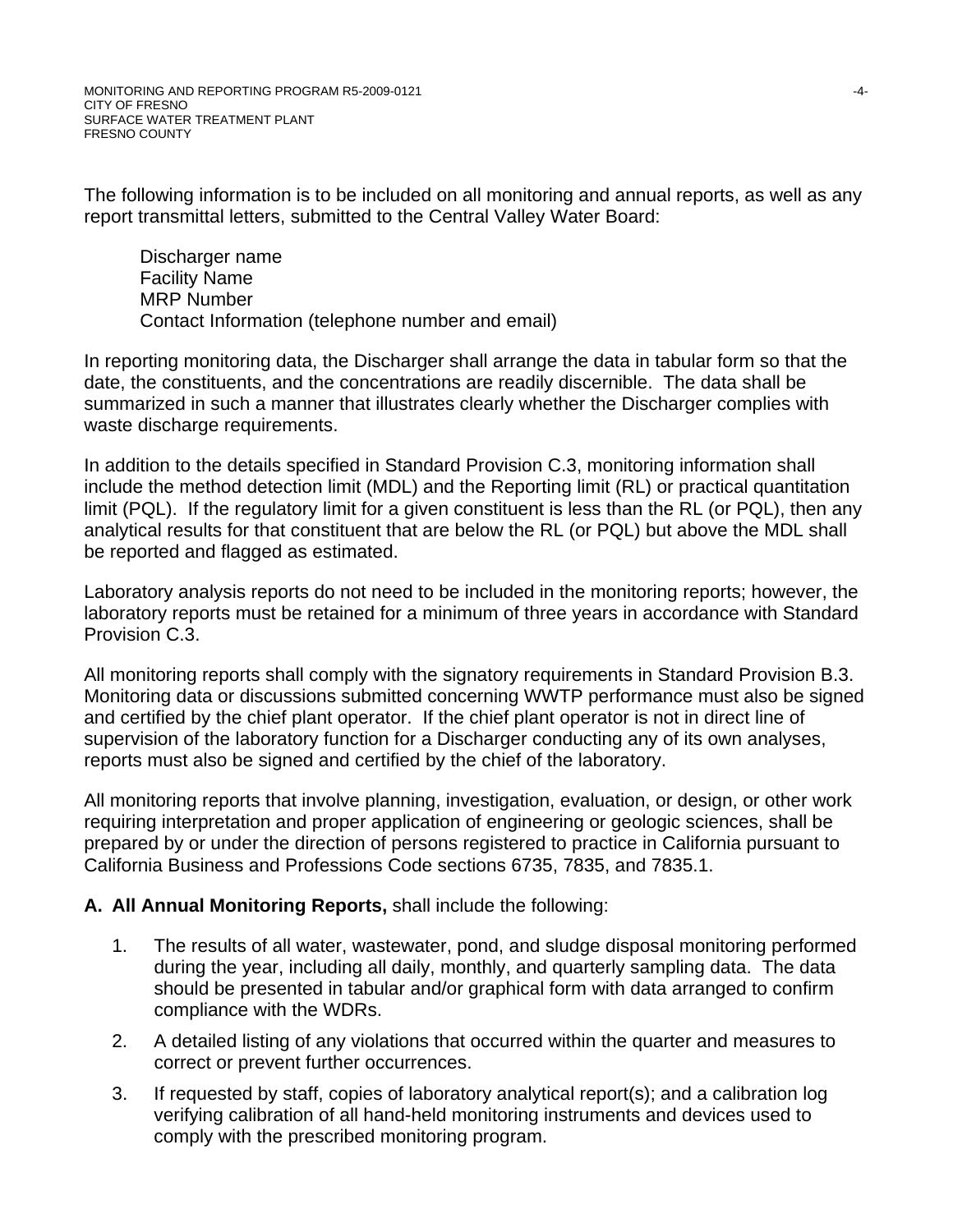- 4. The names, certificate grades, and general responsibilities of all persons in charge of the treatment plant.
- 5. A statement certifying when the flow meter and other monitoring instruments and devices were last calibrated, including identification of who performed the calibrations (Standard Provision C.4).
- 6. Volume of raw water treated during the previous year.
- 7. A detailed description of any operational changes, new, or proposed systems for sludge handling or dewatering.
- 8. A summary of pond liner inspection reports and documentation of all liner repairs recommended and completed.
- 9. A summary of sludge disposal practices for the year, including volume (in cubic yards or tons) removed for the year, and tabulation of all sludge disposal monitoring data.
- 10. A discussion of any data gaps and potential deficiencies/redundancies in the monitoring system or reporting program.
- 11. A forecast of influent flows for the coming year, as described in Standard Provision E.4.

Ordered by: *Original signed by:* 

PAMELA C. CREEDON, Executive Officer 10 December 2009

(Date)

KC/DKP: 12/10/2009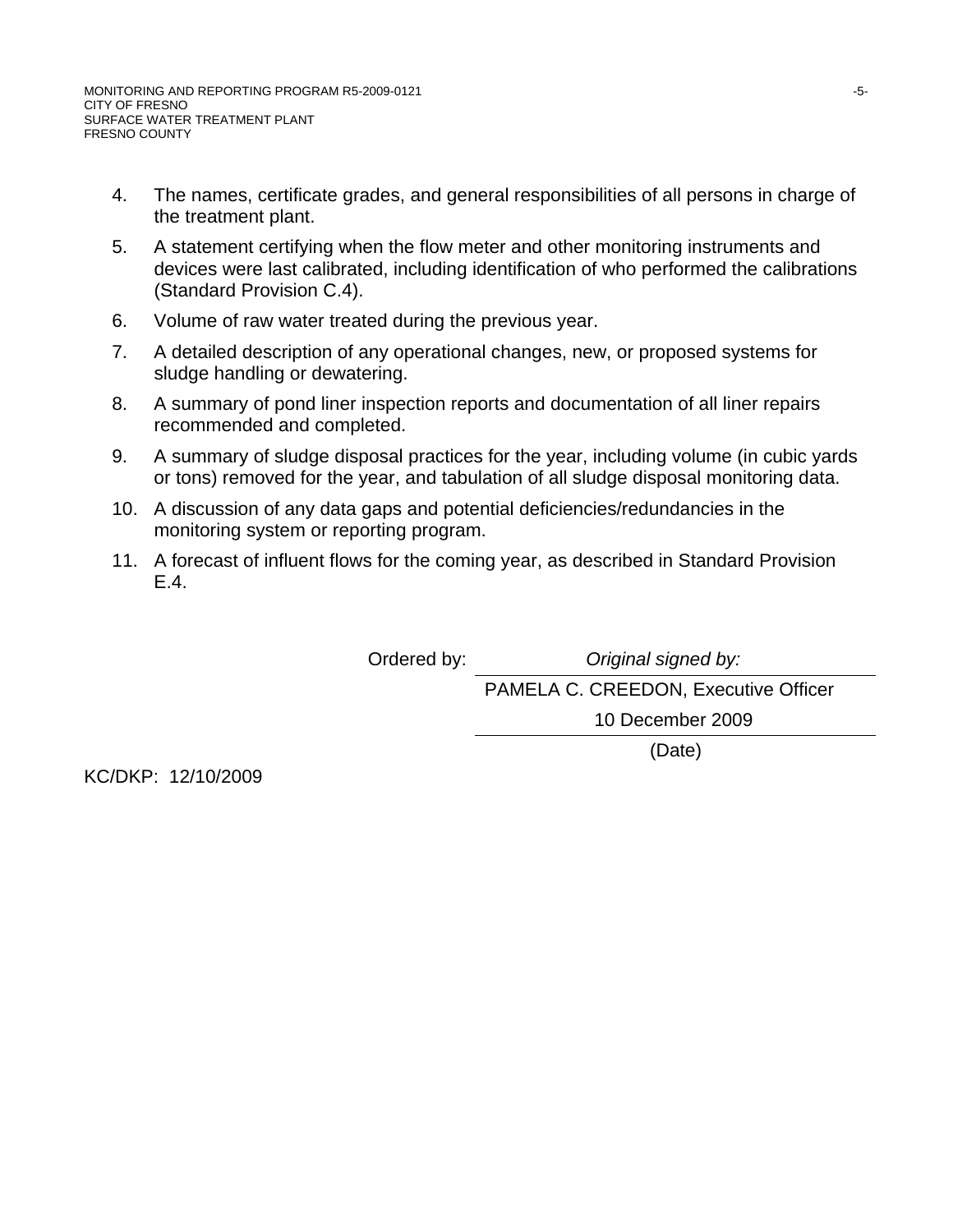## **GLOSSARY**

| BOD <sub>5</sub>        | Five-day biochemical oxygen demand                                                                                                                                                   |                                                                             |             |  |
|-------------------------|--------------------------------------------------------------------------------------------------------------------------------------------------------------------------------------|-----------------------------------------------------------------------------|-------------|--|
| <b>CBOD</b>             | Carbonaceous BOD                                                                                                                                                                     |                                                                             |             |  |
| DO                      | Dissolved oxygen                                                                                                                                                                     |                                                                             |             |  |
| <b>EC</b>               | Electrical conductivity at 25° C                                                                                                                                                     |                                                                             |             |  |
| <b>FDS</b>              | <b>Fixed dissolved solids</b>                                                                                                                                                        |                                                                             |             |  |
| <b>NTU</b>              | Nephelometric turbidity unit                                                                                                                                                         |                                                                             |             |  |
| <b>TKN</b>              | Total Kjeldahl nitrogen                                                                                                                                                              |                                                                             |             |  |
| <b>TDS</b>              | <b>Total dissolved solids</b>                                                                                                                                                        |                                                                             |             |  |
| <b>TSS</b>              | Total suspended solids                                                                                                                                                               |                                                                             |             |  |
| Continuous              |                                                                                                                                                                                      | The specified parameter shall be measured by a meter continuously.          |             |  |
| 24-Hour Composite       | aliquots.                                                                                                                                                                            | Samples shall be a flow-proportioned composite consisting of at least eight |             |  |
| Daily                   | Samples shall be collected every day.                                                                                                                                                |                                                                             |             |  |
| <b>Twice Weekly</b>     |                                                                                                                                                                                      | Samples shall be collected at least twice per week on non-consecutive days. |             |  |
| Weekly                  |                                                                                                                                                                                      | Samples shall be collected at least once per week.                          |             |  |
| <b>Twice Monthly</b>    | Samples shall be collected at least twice per month during non-consecutive<br>weeks.                                                                                                 |                                                                             |             |  |
| Monthly                 | Samples shall be collected at least once per month.                                                                                                                                  |                                                                             |             |  |
| Bimonthly               | Samples shall be collected at least once every two months (i.e., six times per<br>year) during non-consecutive months.                                                               |                                                                             |             |  |
| Quarterly               | Samples shall be collected at least once per calendar quarter. Unless<br>otherwise specified or approved, samples shall be collected in January, April,<br>July, and October.        |                                                                             |             |  |
| Semiannually            | Samples shall be collected at least once every six months (i.e., two times per<br>year). Unless otherwise specified or approved, samples shall be collected in<br>April and October. |                                                                             |             |  |
| Annually                | Samples shall be collected at least once per year. Unless otherwise<br>specified or approved, samples shall be collected in October.                                                 |                                                                             |             |  |
| mg/L                    | Milligrams per liter                                                                                                                                                                 |                                                                             |             |  |
| mL/L                    | Milliliters [of solids] per liter                                                                                                                                                    |                                                                             |             |  |
| $\mu$ g/L               | Micrograms per liter                                                                                                                                                                 |                                                                             |             |  |
| umhos/cm                | Micromhos per centimeter                                                                                                                                                             |                                                                             |             |  |
| mgd                     | Million gallons per day                                                                                                                                                              |                                                                             |             |  |
| MPN/100 mL              | Most probable number [of organisms] per 100 milliliters                                                                                                                              |                                                                             |             |  |
| <b>General Minerals</b> | Analysis for General Minerals shall include at least the following:                                                                                                                  |                                                                             |             |  |
|                         | Alkalinity                                                                                                                                                                           | Chloride                                                                    | Phosphorous |  |
|                         | <b>Bicarbonate</b>                                                                                                                                                                   | <b>Hardness</b>                                                             | Sodium      |  |
|                         | Calcium                                                                                                                                                                              | Magnesium                                                                   | Sulfate     |  |
|                         | Carbonate                                                                                                                                                                            | Potassium                                                                   | <b>TDS</b>  |  |
|                         |                                                                                                                                                                                      |                                                                             |             |  |
|                         | General Minerals analyses shall be accompanied by documentation of<br>cation/anion balance.                                                                                          |                                                                             |             |  |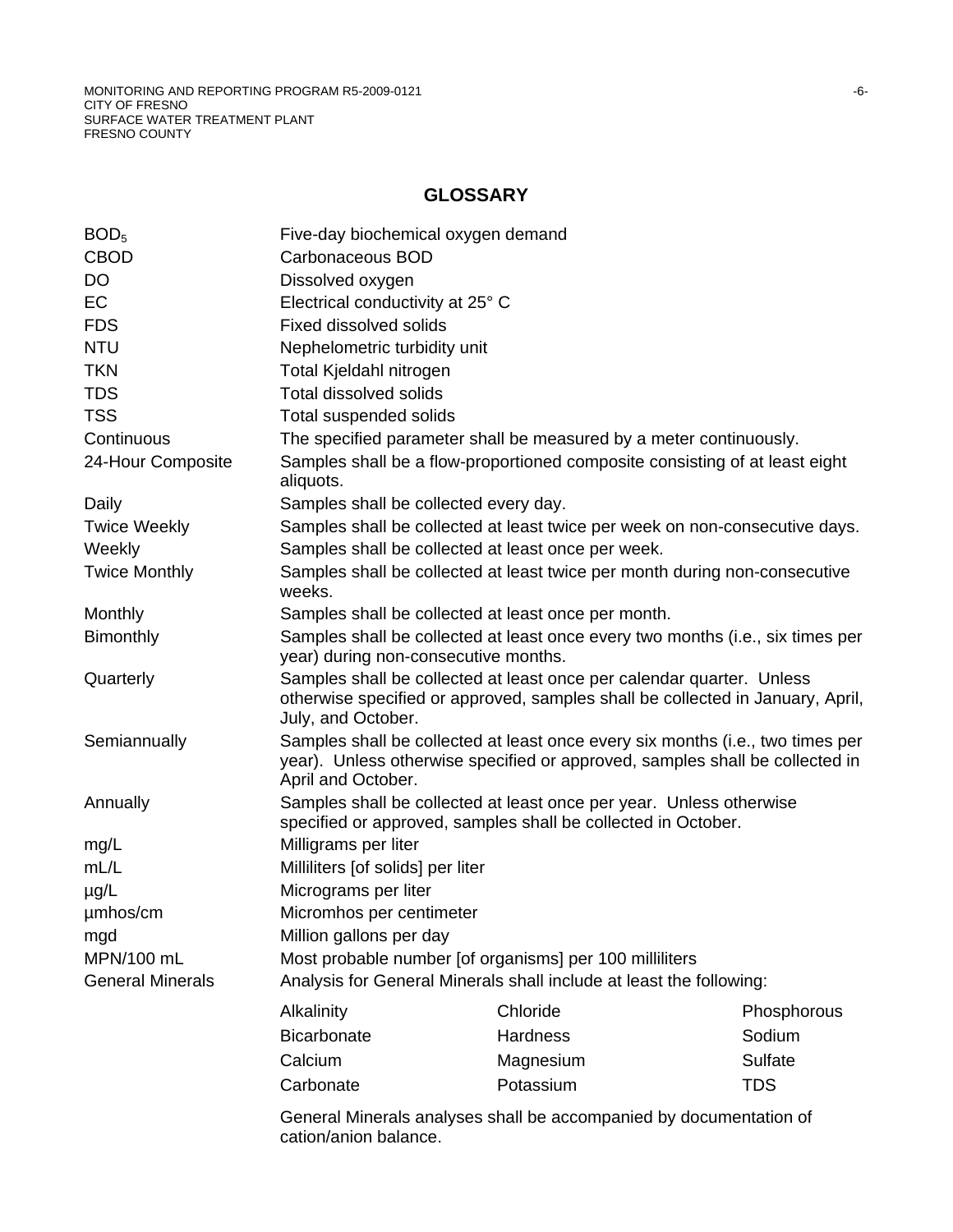### INFORMATION SHEET

R5-2009-0121 CITY OF FRESNO SURFACE WATER TREATMENT PLANT FRESNO COUNTY

#### **Background**

The City of Fresno (hereafter Discharger) submitted a Report of Waste Discharge (RWD), dated 26 September 2003, for a new Surface Water Treatment Plant (SWTP). Additional information to complete the RWD was received on 12 December 2003, and 20 May 2004.

The SWTP is owned and operated by the City of Fresno to provide potable water for domestic use. Construction of the SWTP was completed in 2004. The SWTP is currently designed to treat up to 30 million gallons of water per day (mgd). In the future the plant may be expanded to process and treat up to 60 mgd. The SWTP operates for approximately 11 months out of the year. For one month out of the year the plant is inactive while the Enterprise Canal is shut down for maintenance and cleaning.

#### **Treatment Process**

Intake pumps deliver raw surface water from the Enterprise Canal to the pretreatment Actiflo® clarification process. The Actiflo® clarification process uses microsand and a food grade polymer for ballasted flocculation to improve clarification and reduces the frequency of filter backwashes. Polyaluminum sulfate (alum) is added to condition the raw water prior to clarification. After clarification the water enters the ozonation chamber, where ozone is added for disinfection. Once through the clarification and disinfection processes, the clarified water is filtered through a series of granulated activated carbon filters to remove further impurities. Following treatment and disinfection the treated water is stored in an underground reservoir tank prior to distribution. Sodium hypochlorate is added to the treated water to provide sufficient chlorine residual for the distribution system, and carbon dioxide is added as needed for pH adjustment.

Solids from the clarifier and filter backwash water are discharged into four onsite settling/evaporation ponds. The settling/evaporation ponds are operated one at a time and rotated through operation cycles. Once the capacity of a pond is exhausted the discharge is stopped and the collected solids are allowed to dry. During the drying mode the solids remain in the offline pond and allowed to settle out. Water in the pond is decanted and returned to the headworks of the treatment system.

Solids in the ponds were expected to settle out and create an impervious layer to prevent dissolved metals and other waste constituents in the discharge from leaching out into groundwater. The Discharger proposed to leave four to six inches of the settled solids on the bottom of the ponds in order to retain this impervious layer. In addition the Discharger installed lysimeters beneath two of the settling ponds to detect any undesirable leachate, and established a trigger condition to require lining the ponds.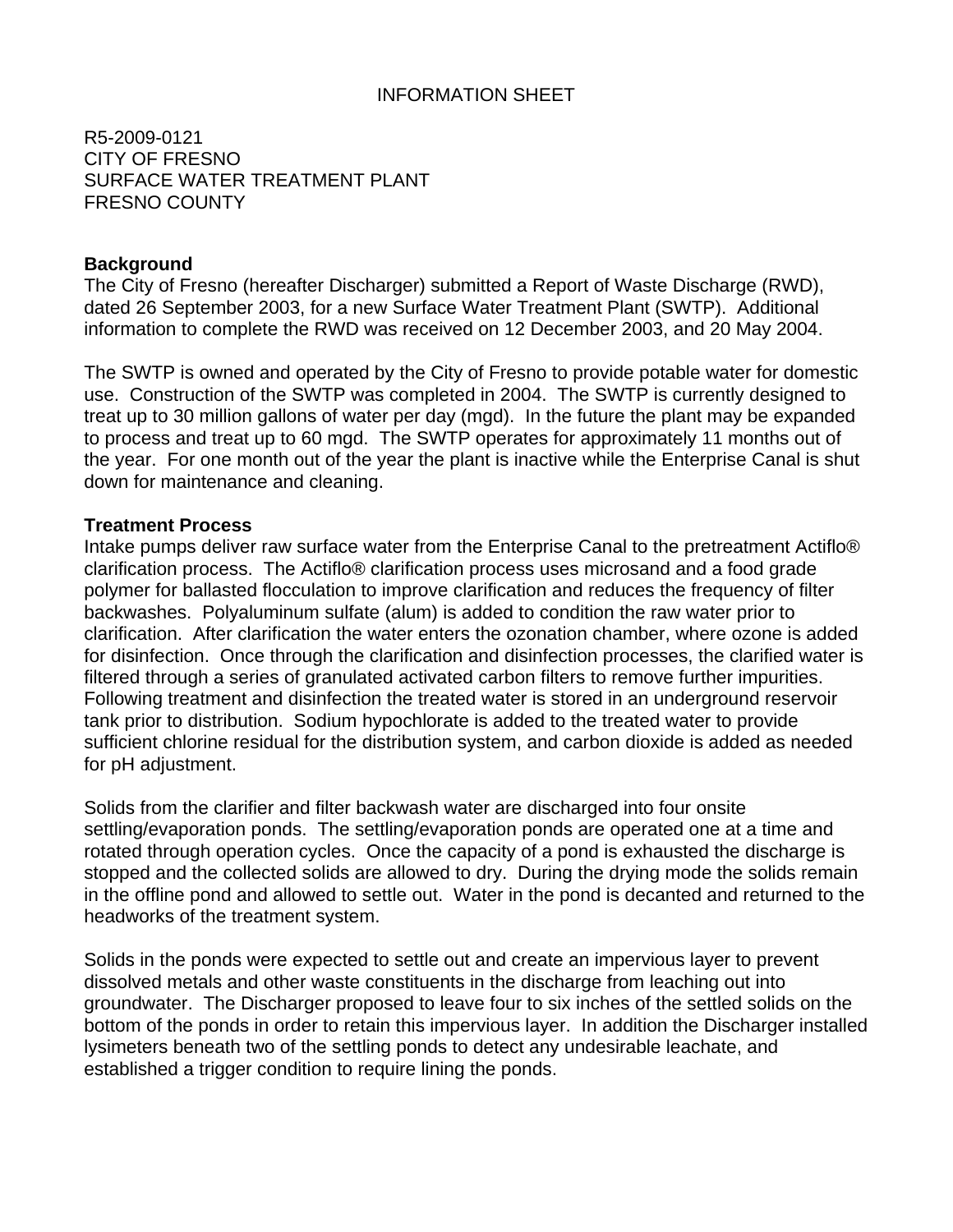INFORMATION SHEET -2- R5-2009-0121 CITY OF FRESNO SURFACE WATER TREATMENT PLANT FRESNO COUNTY

The conditions that would require lining the ponds have not occurred, and the lysimeters have remained dry following the first two monitoring events. However, the functionality of the lysimeters is questionable.

Monitoring of the raw water, treated water, and sludge does not indicate that the discharge is a designated waste as defined by CCR, Title 27, section 20005. However because of concerns with the lysimeters, the Discharger has elected to line two of the settling/evaporation ponds to address possible issues of migration and potential impacts to groundwater. The plans call for lining the ponds with a 60 mil HDPE liner covered with a geotextile fabric and a minimum of two feet of sand, to protect the liner when the sludge is being removed. Thereafter, as resources allow, the remaining two ponds will also be lined to preclude any potential groundwater degradation in whatever capacity the ponds will be utilized (i.e., wastewater storage or supplemental raw water storage during times of emergency plant shutdown).

#### **Groundwater Conditions**

Regional groundwater in the area is encountered at about 130 feet below ground surface (bgs) and flows to the west according to information in Lines of Equal Elevation of Water in Wells in Unconfined Aquifer, published by Department of Water Resources in Spring 2006.

There are no monitoring wells onsite. The RWD provides groundwater quality data for two municipal supply wells (Wells 185 and 186) within one mile of the site. Both wells are constructed to about 400 feet below grade and screened from 150 and 210 feet, respectively. Background water quality from the two supply wells is fair with an EC of 200 to 360 umhos/cm, TDS from 220 to 300 mg/L, nitrate (as  $NO<sub>3</sub>$ ) from 20 to 50 mg/L, and aluminum and iron below detection limits. Nitrate in groundwater exceeds the Maximum Contaminant Level (MCL) for nitrates of 45 mg/L, likely the result of agricultural activities in and around the area. Since the raw water is low in nitrates (e.g.  $<$  1 mg/L), and nitrogen is not added as part of the treatment process the discharge will not contribute to the presence of nitrates in groundwater.

#### **Basin Plan, Beneficial Uses, and Regulatory Considerations**

The *Water Quality Control Plan for the Tulare Lake Basin, Second Edition, revised January 2004* (hereafter Basin Plan) designates beneficial uses, establishes narrative and numerical water quality objectives, contains implementation plans and policies for protecting all waters of the Basin, and incorporates, by reference, plans and policies of the State Water Resources Control Board (State Water Board). Pursuant to section 13263(a) of the California Water Code (CWC), these requirements implement the Basin Plan.

The Basin Plan indicates the greatest long-term problem facing the entire Tulare Lake Basin is increasing salinity in groundwater, a process accelerated by man's activities and particularly affected by intensive irrigated agriculture. The Basin Plan recognizes that degradation is unavoidable until there is a long-term solution to the salt imbalance. The Regional Water Board encourages proactive management of waste streams by dischargers to control addition of salt through use, and has established an incremental EC limitation of 500 µmhos/cm over source water or a maximum of 1,000 µmhos/cm, as the measure of the permissible addition of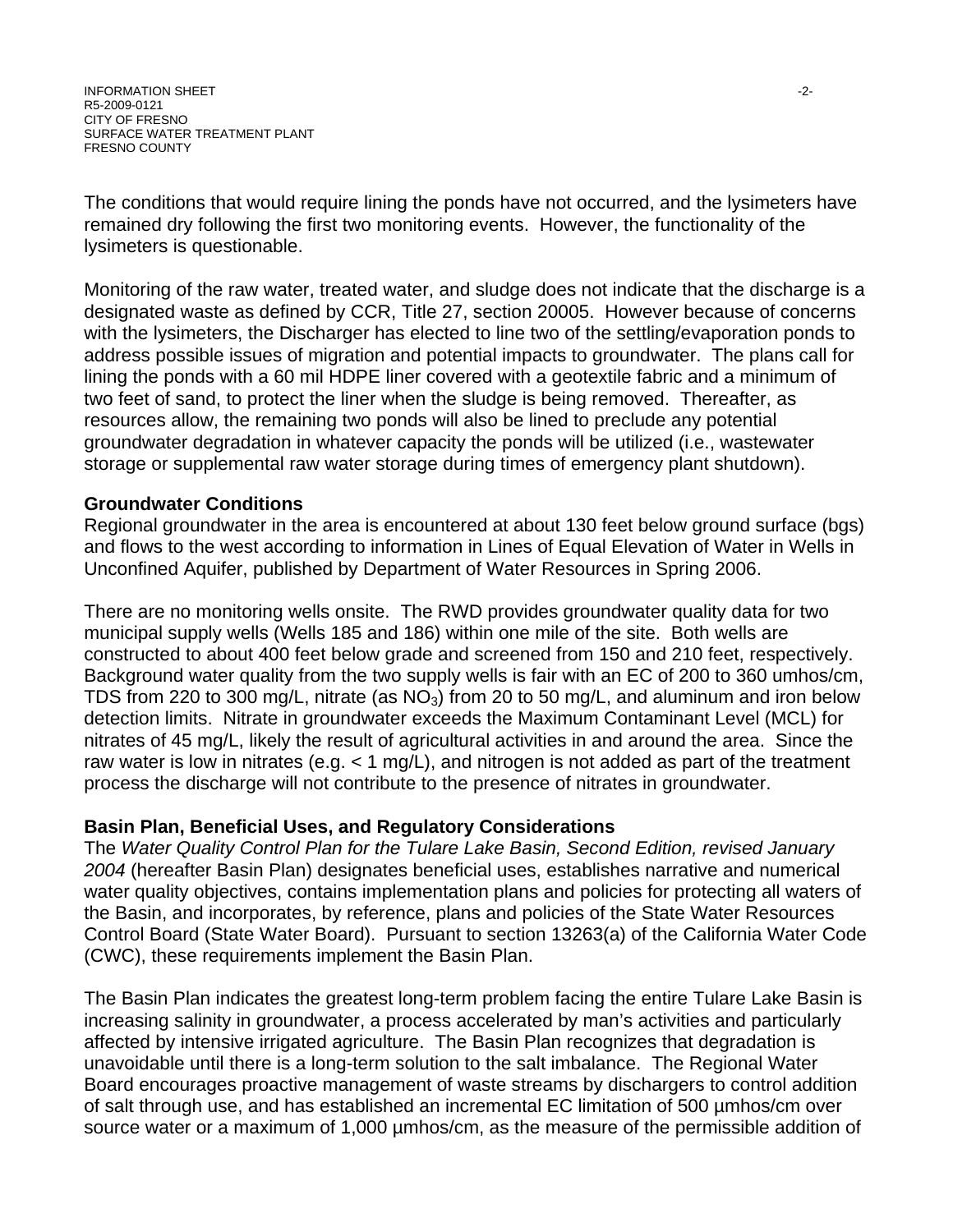INFORMATION SHEET A SANDONIAL SERVICE SERVICE SERVICE SERVICE SERVICE SERVICE SERVICE SERVICE SERVICE SERVICE S R5-2009-0121 CITY OF FRESNO SURFACE WATER TREATMENT PLANT FRESNO COUNTY

salt constituents through use. Discharges to areas that may recharge good quality groundwater shall not exceed an EC of 1,000 µmhos/cm, a chloride content of 175 mg/L, or a boron content of 1.0 mg/L.

#### **Anitdegradation**

The antidegradation directives of State Water Board Resolution No. 68-16, "Statement of Policy With Respect to Maintaining High Quality Waters in California," or "Antidegradation Policy" require that waters of the State that are better in quality than established water quality objectives be maintained "consistent with the maximum benefit to the people of the State." Policy and procedures for complying with this directive are set forth in the Basin Plan. Some degradation of groundwater by typical waste constituents released with discharge from a water treatment plant after effective source control, and treatment is consistent with maximum benefit to the people of the State. The SWTP provides a vital resource for the community and reduces its dependence on groundwater. The technology, energy, and waste management advantages of a municipal utility service far exceed any benefits derived from a community otherwise reliant on numerous domestic water wells, and the impact on water resources will be substantially less. Economic prosperity of valley communities and associated industry is of maximum benefit to the people of the State, and therefore sufficient reason to accommodate growth and groundwater degradation provided terms of the Basin Plan are met.

The Fresno SWTP provides treatment and control of the discharge that incorporates reinforced concrete treatment structures and will include the installation of liners in the settlement/evaporation ponds to prevent percolation of waste constituents to underlying groundwater. Based on the superior chemical character of the raw and treated water, the nature of the treatment process, and the fact that all treatment and waste management units will consist of reinforced concrete or be lined with a low permeability liner to prevent percolation to groundwater, the discharge poses little threat to groundwater quality. At this time, there is no reason to believe that additional BPTC measures are needed to achieve water quality objectives consistent with the maximum benefit to the people of the State.

The proposed Order establishes groundwater limits that will not unreasonably threaten present and anticipated beneficial uses or result in groundwater quality that exceeds water quality objectives set forth in the Basin Plan. Although this Order does not require groundwater monitoring, it does include requirements for continued monitoring of the raw water, supernatant return, and liner inspections. If monitoring results reveal a previously undetected threat to water quality, or indicate a change in waste character such that the discharge poses a threat to water quality, the Executive Officer may require groundwater monitoring and/or the Central Valley Water Board may reopen this Order to reconsider groundwater limitations and other requirements to comply with Resolution No. 68-16.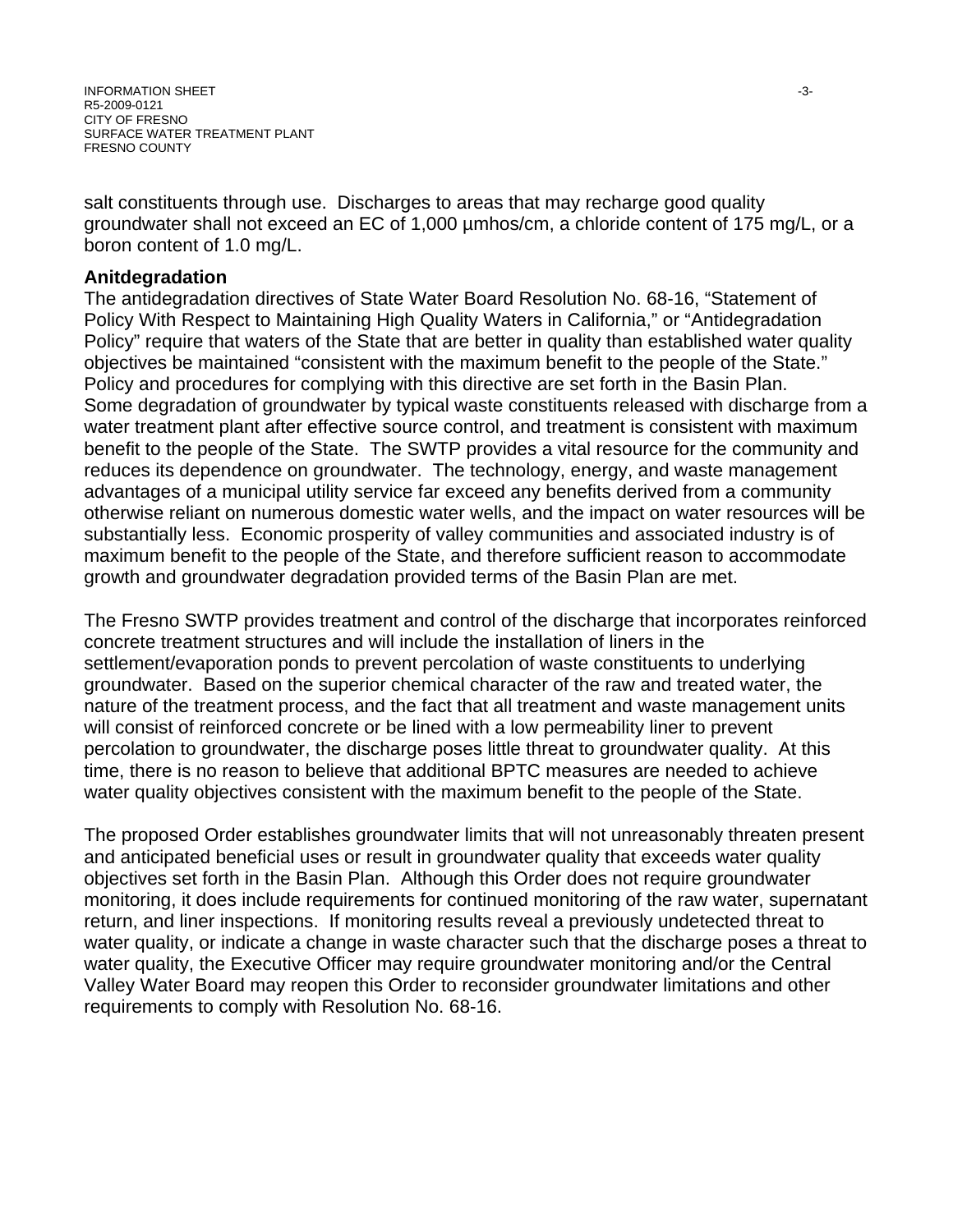# **Title 27**

Title 27, CCR, section 20005 et seq. (Title 27) contains regulations to address certain discharges to land. Title 27 establishes a waste classification system, specifies sitting and construction standards for full containment of classified waste, requires extensive monitoring of groundwater and the unsaturated zone for any indication of failure of containment, and specifies closure and post-closure maintenance requirements. Generally, no degradation of groundwater quality by any waste constituent in a classified waste is acceptable under Title 27 regulations.

Title 27 section 20090(b) exempts discharges of designated waste to land from Title 27 containment standards provided the Central Valley Water Board has issued waste discharge requirements or waived such issuance; the discharge is in compliance with the Basin Plan; and the waste need not be managed according to Title 22, CCR, Division 4.5, Chapter 11, as a hazardous waste.

The discharge consists of incidental discharges from treatment and storage facilities associated with a water treatment plant, is regulated by waste discharge requirements consistent with applicable water quality objectives, and does not need to be managed as a designated or hazardous waste.

## **CEQA**

On 4 October 2001, the City of Fresno adopted a Mitigated Negative Declaration for the construction and operation of a Surface Water Treatment Plant to provide potable drinking water for the City of Fresno. A Notice of Determination was filed on 15 January 2002.

The Mitigated Negative Declaration determined that the project would have a less than significant impact on water quality. The Central Valley Water Board reviewed and concurred with the conclusions in the Mitigated Negative Declaration that the project would have a less than significant impact on water quality. The Mitigated Negative Declaration contains the following mitigation measures to mitigate any adverse impacts to water quality:

- a. Site drainage will be directed away from the Enterprise Canal to keep storm water out of the surface water distribution system;
- b. All chemicals utilized in the treatment process will be stored in an H-7 rated containment structure with double walled containment and special spill containment sumps designed to hold and contain liquids. Liquid collected in the sump will be characterized and discharged to the sewer system or disposed of at an appropriate disposal facility; and
- c. Construction of a vadose zone monitoring system (lysimeters) beneath two of the settling/evaporation ponds to detect any undesirable leachate from the ponds, with an established trigger condition to require lining the ponds.